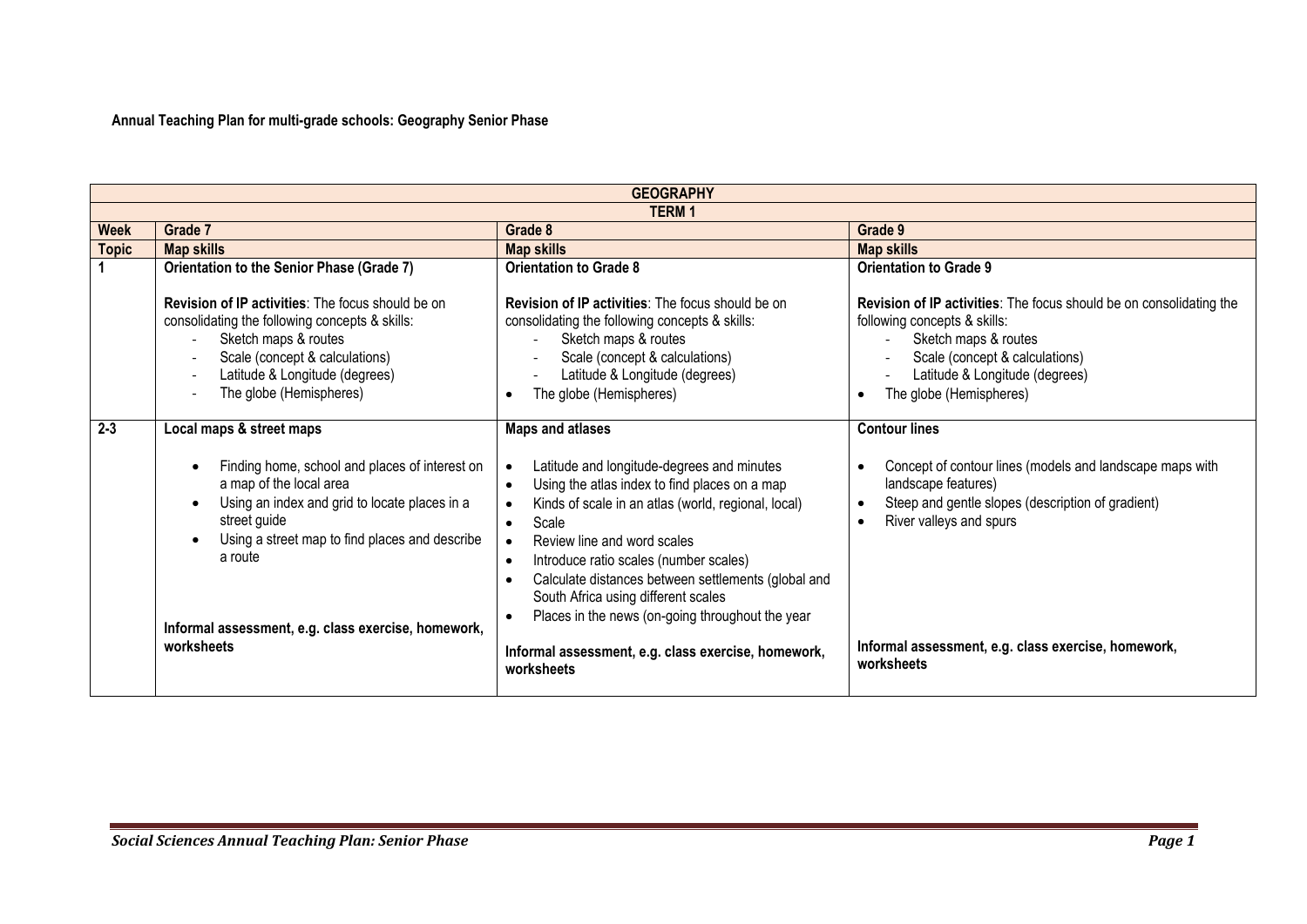| $4 - 5$ | Sketch maps and explaining routes<br>Sketching maps to show the route from one<br>$\bullet$<br>place to another<br>Determining and showing compass directions<br>on a local sketch map<br>Explaining a route verbally (include estimating<br>$\bullet$<br>distances)<br>Sketch map of local area (Project)<br>Drawing a sketch map(s) of own area<br>Include symbols, key and scale<br>Record own observation of land use and kinds<br>of vegetation<br>Show four cardinal compass directions<br>$\bullet$<br>Informal assessment, e.g. class exercise, homework,<br>worksheets | The globe<br>Hemisphere (review from Grade 6)<br>The earth's rotation on its-day and night (review)<br>$\bullet$<br>World time, time zones and the international date line<br>$\bullet$<br>revolution around the sun<br>South Africa standard time<br>$\bullet$<br>The earth's revolution around the sun<br>$\bullet$<br>Angle of axis<br>$\bullet$<br>Equinox, solstice and the change in angle of the<br>midday sun<br>Seasonal changes in lengths of day and night<br>Seasonal temperature changes<br>Informal assessment, e.g. class exercise, homework,<br>worksheets | 1:10 000 Orthophoto maps<br>Vertical aerial photographs (Review Grade 8)<br>$\bullet$<br>Orthophoto images made from aerial photographs<br>$\bullet$<br>How height is shown on orthophoto maps<br>$\bullet$<br>Contour lines on orthophoto maps - identifying features<br>$\bullet$<br>Informal assessment, e.g. class exercise, homework,<br>worksheets                                                                                                                                                                                                                                                                                  |
|---------|---------------------------------------------------------------------------------------------------------------------------------------------------------------------------------------------------------------------------------------------------------------------------------------------------------------------------------------------------------------------------------------------------------------------------------------------------------------------------------------------------------------------------------------------------------------------------------|----------------------------------------------------------------------------------------------------------------------------------------------------------------------------------------------------------------------------------------------------------------------------------------------------------------------------------------------------------------------------------------------------------------------------------------------------------------------------------------------------------------------------------------------------------------------------|-------------------------------------------------------------------------------------------------------------------------------------------------------------------------------------------------------------------------------------------------------------------------------------------------------------------------------------------------------------------------------------------------------------------------------------------------------------------------------------------------------------------------------------------------------------------------------------------------------------------------------------------|
| $6 - 7$ | <b>Distance &amp; Scale</b><br>Line scale and word scales (Review from Grade 6)<br>$\bullet$<br>Different scales for different maps-small and large<br>scale maps (Review from Grade 6)<br>Measuring indirect distances on a street map (string<br>and a line scale)<br>Calculating distances on maps (direct and indirect<br>$\bullet$<br>routes)<br>Use the scale to estimate distances on a given map<br>$\bullet$<br>Check estimates with accurate measurement                                                                                                              | Satellite image<br>What satellite images look like<br>Information from satellite images-water, vegetation,<br>land use and cloud patterns<br>How satellite images are used                                                                                                                                                                                                                                                                                                                                                                                                 | 1:50 000 Topographic maps<br>Read map symbols to identify: natural features on topographic<br>maps, constructed features on topographic maps<br>Height clues on topographic maps<br>Contour patterns showing river valleys, hills, mountain, ridges<br>and spurs<br>Scale and measuring distance on topographic maps - using line<br>and ratio scales<br>Co-ordinates to locate features<br>Information from maps and photographs<br>Interpret information from topographic and orthophoto maps and<br>aerial photographs<br>Describe landscape<br>Identify land use<br>$\bullet$<br>Settlement patterns - identify shape, size, location |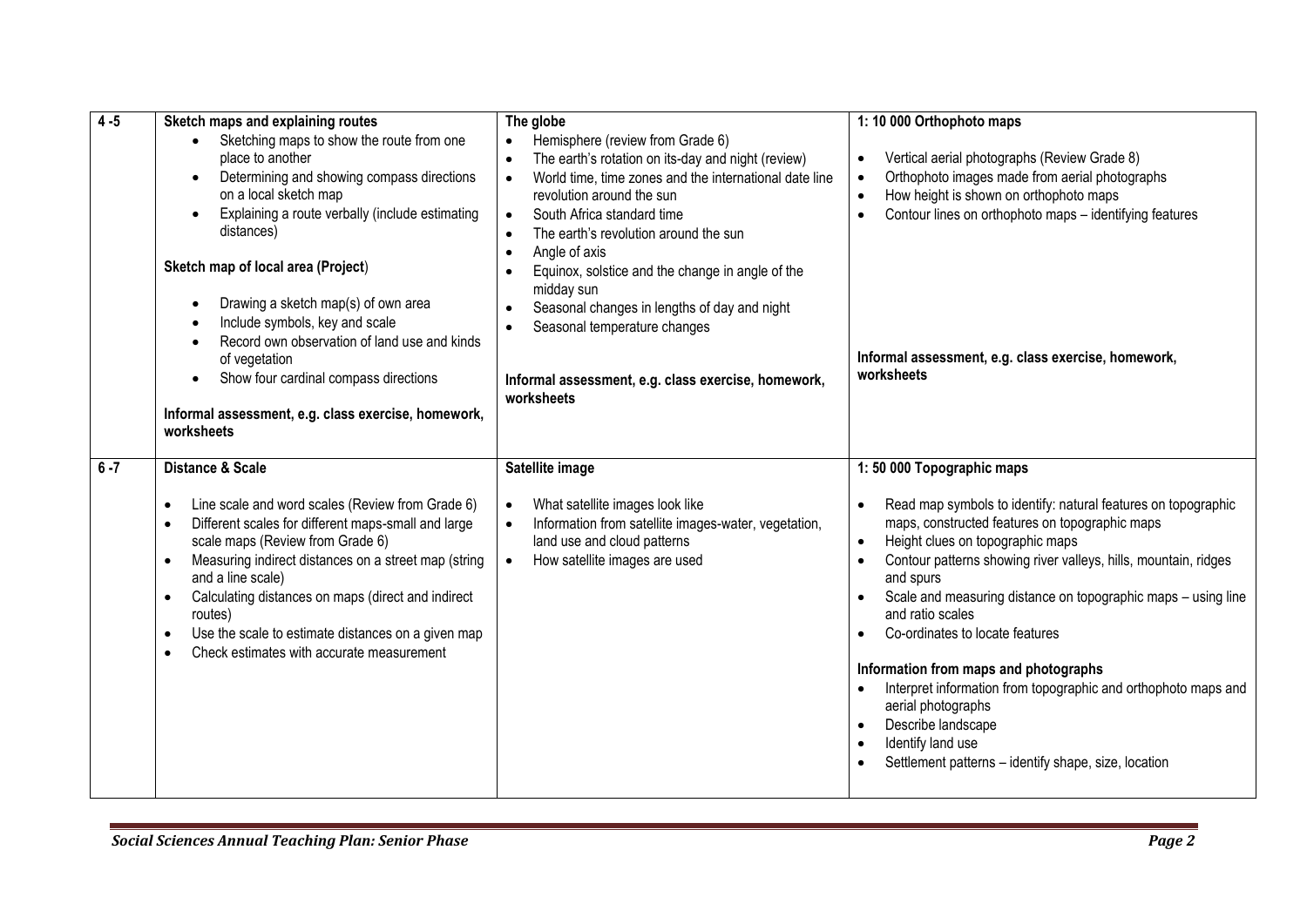| 8-9 | <b>Current events</b><br>Places in the news on a world map (on-going<br>throughout the year)<br>Latitude and longitude of places in the news<br>(Review location in degrees) | Satellite image (continued)<br>Information from satellite images - water, vegetation,<br>land use<br>How satellite images work | Information from maps and Photographs (continued)<br>Identify shape, size, location |
|-----|------------------------------------------------------------------------------------------------------------------------------------------------------------------------------|--------------------------------------------------------------------------------------------------------------------------------|-------------------------------------------------------------------------------------|
| 10  | <b>Revision and Assessment</b>                                                                                                                                               |                                                                                                                                |                                                                                     |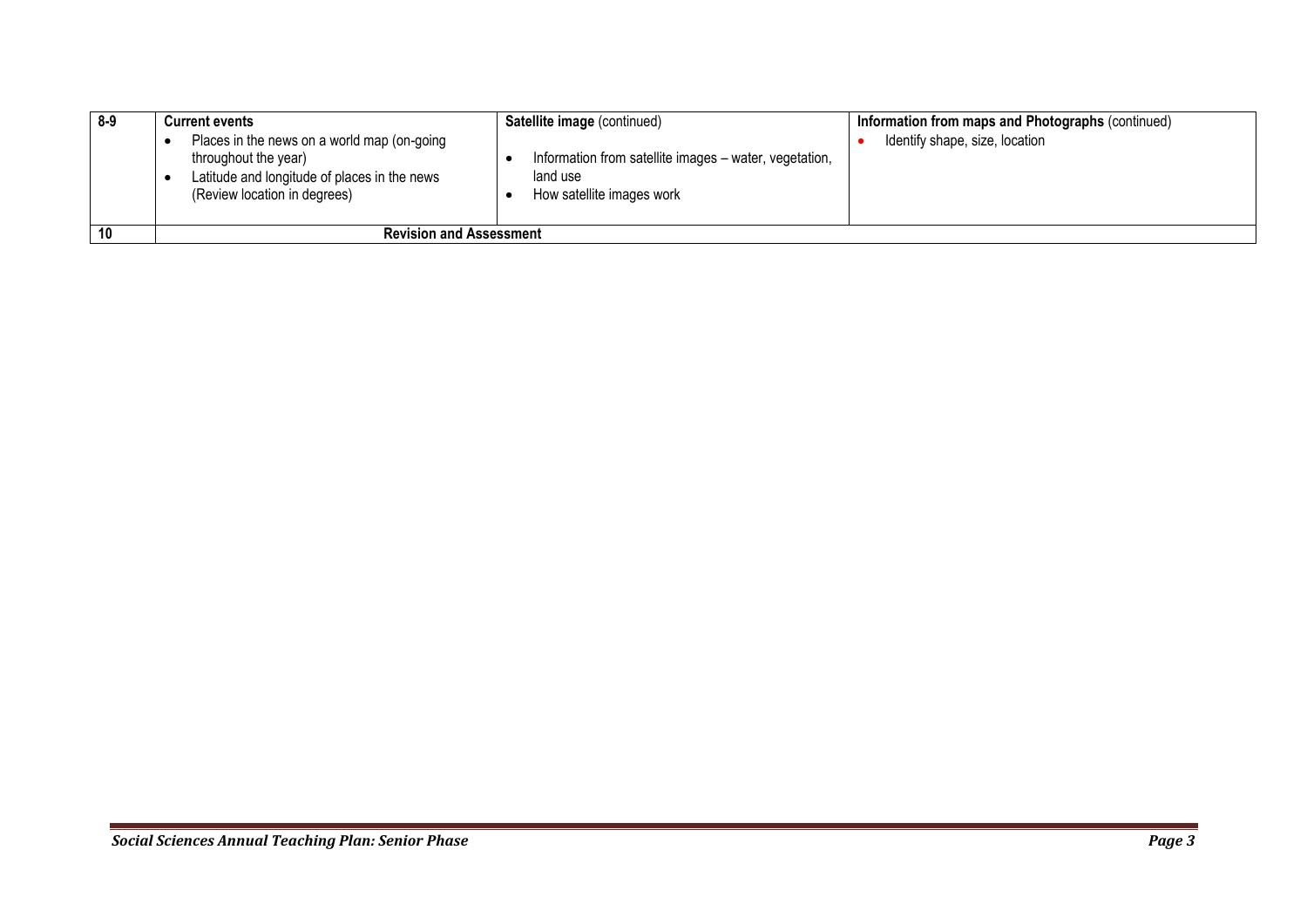|              | <b>GEOGRAPHY</b>                                                                                                                                                                                                                                                                                      |                                                                                                                                                                                                                                                                                                                                                         |                                                                                                                                                                                                                                                                                                                                                                                                                                                                   |  |  |
|--------------|-------------------------------------------------------------------------------------------------------------------------------------------------------------------------------------------------------------------------------------------------------------------------------------------------------|---------------------------------------------------------------------------------------------------------------------------------------------------------------------------------------------------------------------------------------------------------------------------------------------------------------------------------------------------------|-------------------------------------------------------------------------------------------------------------------------------------------------------------------------------------------------------------------------------------------------------------------------------------------------------------------------------------------------------------------------------------------------------------------------------------------------------------------|--|--|
|              | <b>TERM 2</b>                                                                                                                                                                                                                                                                                         |                                                                                                                                                                                                                                                                                                                                                         |                                                                                                                                                                                                                                                                                                                                                                                                                                                                   |  |  |
| <b>Week</b>  | Grade 7                                                                                                                                                                                                                                                                                               | Grade 8                                                                                                                                                                                                                                                                                                                                                 | Grade 9                                                                                                                                                                                                                                                                                                                                                                                                                                                           |  |  |
| <b>Topic</b> | Volcanoes, earthquakes and floods                                                                                                                                                                                                                                                                     | <b>Climate and Regions (South Africa and the world)</b>                                                                                                                                                                                                                                                                                                 | Surface forces that shape the earth (physical geography)                                                                                                                                                                                                                                                                                                                                                                                                          |  |  |
|              | Revision of IP activities: the focus should be on<br>consolidating the following concepts & skills:<br><b>Water Cycle</b><br>Difference between weather & climate<br>SA's climate & world climate<br>Rainfall in SA                                                                                   | Revision of IP activities: the focus should be on<br>consolidating the following concepts & skills:<br>Water Cycle<br>Difference between weather & climate<br>SA's climate & world climate<br>Rainfall in SA                                                                                                                                            | Revision of IP activities: the focus should be on consolidating<br>the following concepts & skills:<br><b>Water Cycle</b><br>$\overline{\phantom{a}}$<br>Difference between weather & climate<br>SA's climate & world climate<br>Rainfall in SA                                                                                                                                                                                                                   |  |  |
| $2 - 3$      | Structure of the earth<br>Core, mantle, crust<br>$\bullet$<br>How the crust moves: Introduction to tectonic<br>plates and plate movements<br>Informal assessment, e.g. class exercise, homework,<br>worksheets                                                                                        | Factors that influence temperature and rainfall<br>Distance from the equator(latitude)<br>Distance from the sea<br>$\bullet$<br>Height above sea level(altitude)<br>ocean currents<br>mountain (relief)<br>Informal assessment, e.g. class exercise, homework,<br>worksheets                                                                            | Weathering<br>Concepts of weathering<br>Physical weathering<br>$\bullet$<br>Chemical weathering<br>$\bullet$<br>Biological weathering<br>$\bullet$<br>Impact of human activities on weathering<br>Informal assessment, e.g. class exercise, homework,<br>worksheets                                                                                                                                                                                               |  |  |
| $4 - 5$      | <b>Volcanoes</b><br>Volcanoes - location around the world(map)<br>Why volcanoes occur                                                                                                                                                                                                                 | South Africa's climate<br>Physical map of South Africa (review from Grade 5)<br>How each of the above factors influence temperature<br>$\bullet$<br>and rainfall in selected places - such as Beaufort<br>West, Cape Town, Durban, George, Johannesburg,<br>Mbombela, Mmabatho, Mthatha, Port Nolloth,<br>Upington                                      | <b>Erosion and deposition</b><br>Difference between weathering, erosion and deposition<br>$\bullet$<br>Rivers - features of erosion and deposition along a river<br>course<br>Sea-features of erosion and deposition associated with<br>wave action: the power of wave action and typical landforms<br>Moving ice - features of erosion and deposition associated<br>with glaciated landscapes<br>Wind features of erosion and deposition associated with<br>wind |  |  |
| $6 - 7$      | <b>Earthquakes</b><br>Location of earthquakes around the world(map)<br>Causes of earthquakes - link back to plate<br>movements<br>Why some communities are at higher risk than<br>others<br>Case study of a selected earthquake.<br>Informal assessment, e.g. class exercise, homework,<br>worksheets | Climate around the world<br>Difference between weather and climate (review<br>$\bullet$<br>from Grade5)<br>Elements of weather - temperature, humidity, winds<br>$\bullet$<br>and precipitation<br>Kinds of climate: Tropical, subtropical, desert, semi<br>$\bullet$<br>- desert.<br>Informal assessment, e.g. class exercise, homework,<br>worksheets | The impact of people on soil erosion<br>Human contributions to erosion through agriculture, construction<br>and mining<br>Case study: agriculture as a contributor to erosion<br>Informal assessment, e.g. class exercise, homework,<br>worksheets                                                                                                                                                                                                                |  |  |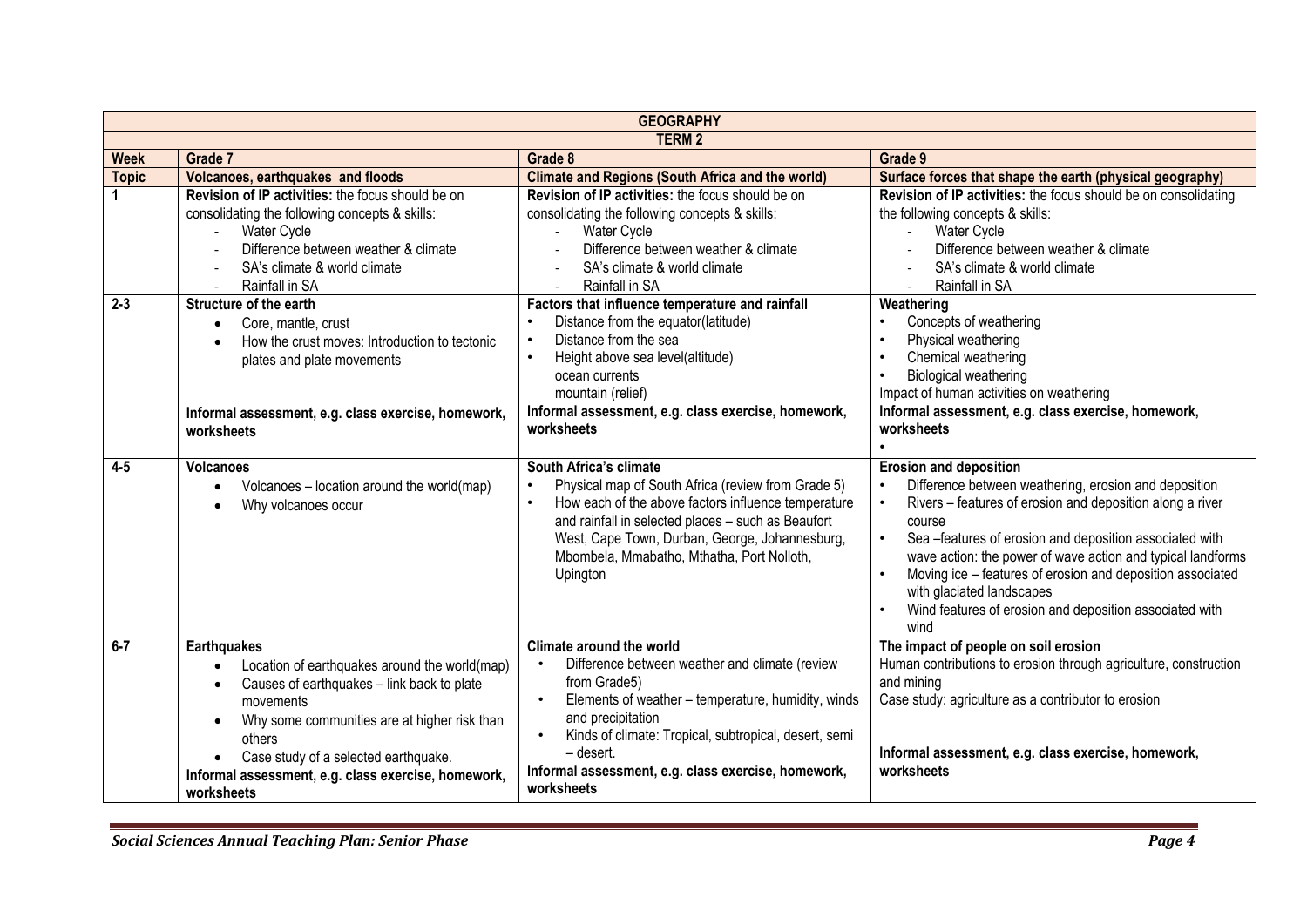| 8-9 | <b>Floods</b>                                                                                                                                                                                                                                                                                                                  | Climate around the world (continued)                                                                                                                                                                                                                                           | The impact of people on soil erosion(continued)      |
|-----|--------------------------------------------------------------------------------------------------------------------------------------------------------------------------------------------------------------------------------------------------------------------------------------------------------------------------------|--------------------------------------------------------------------------------------------------------------------------------------------------------------------------------------------------------------------------------------------------------------------------------|------------------------------------------------------|
|     | Causes of floods - unusually heavy rain,<br>٠<br>environmental factors (such as farming,<br>settlement, fires and loss vegetation) and<br>earthquakes(tsunami)<br>Why some communities are at higher risk than<br>others.<br>Reducing the impact - preparing for and<br>responding to floods.<br>Case study of selected flood. | high mountain (alpine)<br>Temperature and rainfall characteristics of different<br>kinds of climate (bar and line graphs)<br>Climate regions of the world: Map with climate<br>regions<br>Links between climate regions and factors that influence<br>temperature and rainfall | Case study – agriculture as a contributor to erosion |
| 10  | <b>Revision and Assessment: Controlled Test</b>                                                                                                                                                                                                                                                                                |                                                                                                                                                                                                                                                                                |                                                      |
|     | Marks should range between 50-75 in the Senior Phase                                                                                                                                                                                                                                                                           |                                                                                                                                                                                                                                                                                |                                                      |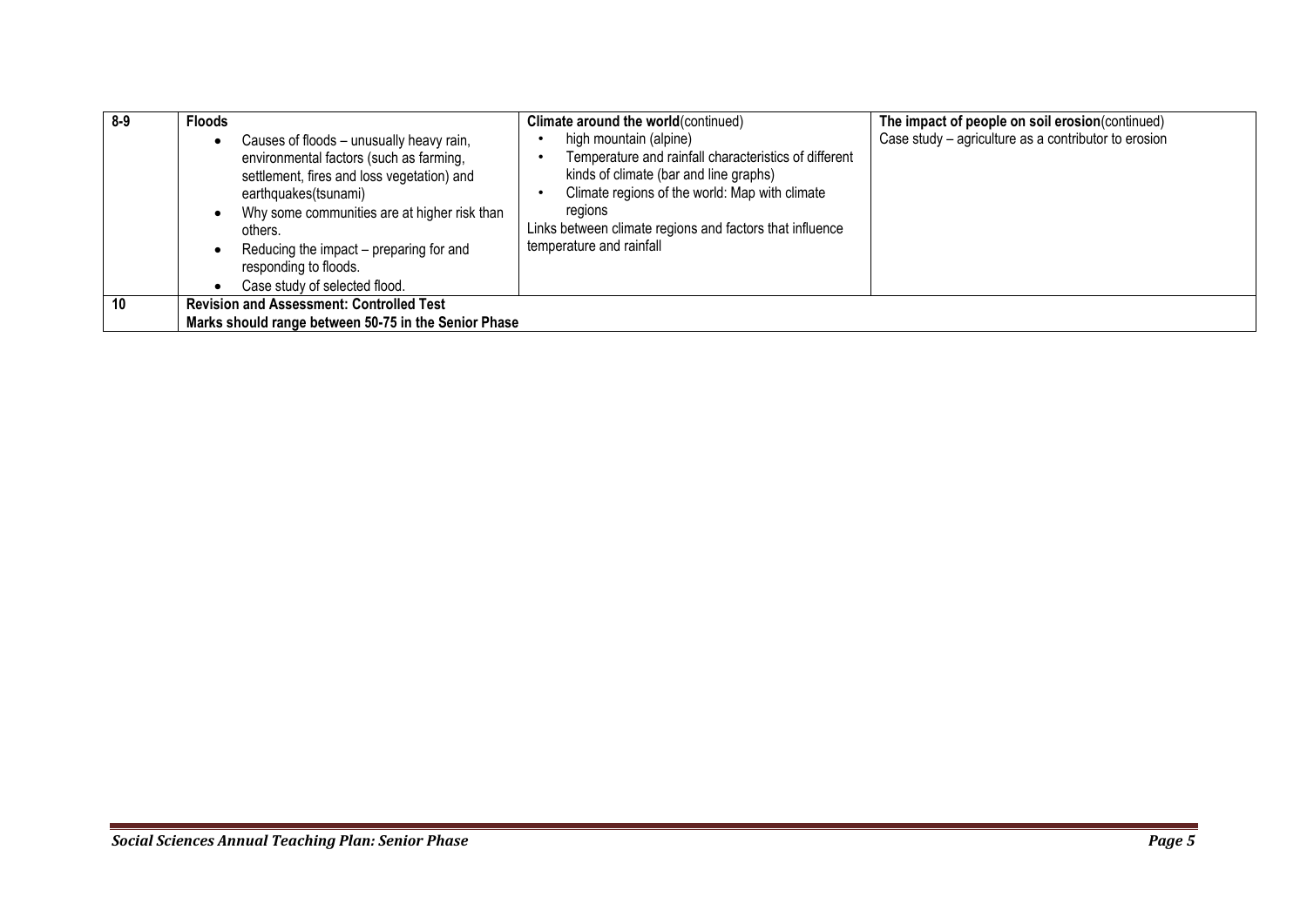|              | Geography                                                                                                                                                                                                                                                                                                                                                                                                                |                                                                                                                                                                                                                                                                                                                                                                                                                                                                                                                 |                                                                                                                                                                                                                                                                                                                                                                                                                                                                                                                         |  |
|--------------|--------------------------------------------------------------------------------------------------------------------------------------------------------------------------------------------------------------------------------------------------------------------------------------------------------------------------------------------------------------------------------------------------------------------------|-----------------------------------------------------------------------------------------------------------------------------------------------------------------------------------------------------------------------------------------------------------------------------------------------------------------------------------------------------------------------------------------------------------------------------------------------------------------------------------------------------------------|-------------------------------------------------------------------------------------------------------------------------------------------------------------------------------------------------------------------------------------------------------------------------------------------------------------------------------------------------------------------------------------------------------------------------------------------------------------------------------------------------------------------------|--|
|              |                                                                                                                                                                                                                                                                                                                                                                                                                          | <b>TERM3</b>                                                                                                                                                                                                                                                                                                                                                                                                                                                                                                    |                                                                                                                                                                                                                                                                                                                                                                                                                                                                                                                         |  |
| <b>Week</b>  | Grade 7                                                                                                                                                                                                                                                                                                                                                                                                                  | Grade 8                                                                                                                                                                                                                                                                                                                                                                                                                                                                                                         | Grade 9                                                                                                                                                                                                                                                                                                                                                                                                                                                                                                                 |  |
| <b>Topic</b> | Population growth and change                                                                                                                                                                                                                                                                                                                                                                                             | <b>Settlement Africa with a focus on South Africa)</b>                                                                                                                                                                                                                                                                                                                                                                                                                                                          | <b>Developmental Issues (South Africa-World)</b>                                                                                                                                                                                                                                                                                                                                                                                                                                                                        |  |
|              | Revision of IP activities: the focus should be on<br>consolidating the following concepts & skills:<br>Population distribution & density (concepts)<br>$\overline{\phantom{a}}$<br>Factors influencing location<br>Population distribution in SA and around the<br>world<br>Concepts of rural & urban settlements<br>Importance of trade (unfair & fair trade)                                                           | Revision of IP activities: the focus should be on<br>consolidating the following concepts & skills:<br>Population distribution & density (concepts)<br>Factors influencing location<br>Population distribution in SA and around the<br>world<br>Importance of trade (unfair & fair trade)                                                                                                                                                                                                                       | Revision of IP activities: the focus should be on consolidating<br>the following concepts & skills:<br>Population distribution & density (concepts)<br>Factors influencing location<br>Population distribution in SA and around the world<br>Importance of trade (unfair & fair trade)                                                                                                                                                                                                                                  |  |
| $2 - 3$      | <b>Population concepts</b><br>Birth rates, death rates and population growth<br>rates<br>Infant mortality rates<br>Life expectancy<br>Informal assessment, e.g. class exercise, homework,<br>worksheets                                                                                                                                                                                                                  | Settlement & land use<br>Urban settlements<br>$\bullet$<br>Land use within urban settlements - including<br>$\bullet$<br>the central business district, zones for light and<br>heavy industry, residential areas (high -, middle<br>-, and low --income), shopping centres,<br>services and recreation<br><b>Rural settlements</b><br>$\bullet$<br>Type of rural settlement - including farming,<br>$\bullet$<br>mining, forestry, fishing<br>Informal assessment, e.g. class exercise, homework,<br>worksheets | Development<br>Meaning of development - including economic, social<br>and environmental aspects<br>Ways of measuring development<br>$\bullet$<br>The Human Development Index(HDI) - life expectancy,<br>education, per capita GDP<br>World map indicating the HDI (Countries ranked by<br>$\bullet$<br>level of high, middle or low development)<br>Differences in development around the world -<br>comparisons of selected countries and regions<br>Informal assessment, e.g. class exercise, homework,<br>worksheets |  |
| $4 - 5$      | Factors affecting birth rates and death rates<br>Disease - Widespread illness such as HIV and<br>AIDS, tuberculosis, malaria, diarrhoea<br>Pandemics of the past such as Black Death in<br>Europe, smallpox at Cape<br>Economic status, family needs, attitudes and<br>beliefs<br>Conflict and wars<br>Government policy (as in China)<br>$\bullet$<br>Informal assessment, e.g. class exercise, homework,<br>worksheets | Land use on aerial photographs and large<br>scale maps<br>What aerial photographs look like (oblique and<br>vertical)<br>Information from aerial photos -natural and<br>constructed features<br>Identifying land uses in urban settlements<br>(aerial photographs and large-scale maps)<br>Informal assessment, e.g. class exercise, homework,<br>worksheets                                                                                                                                                    | <b>Factors affecting development</b><br>Reasons for differences in development<br>Historical factors - such as colonialism<br>Trade - imbalances, unfair trade<br>$\bullet$<br>Technology and industrialisation<br>Health and welfare<br>Education<br>Political stability<br>Informal assessment, e.g. class exercise, homework,<br>worksheets                                                                                                                                                                          |  |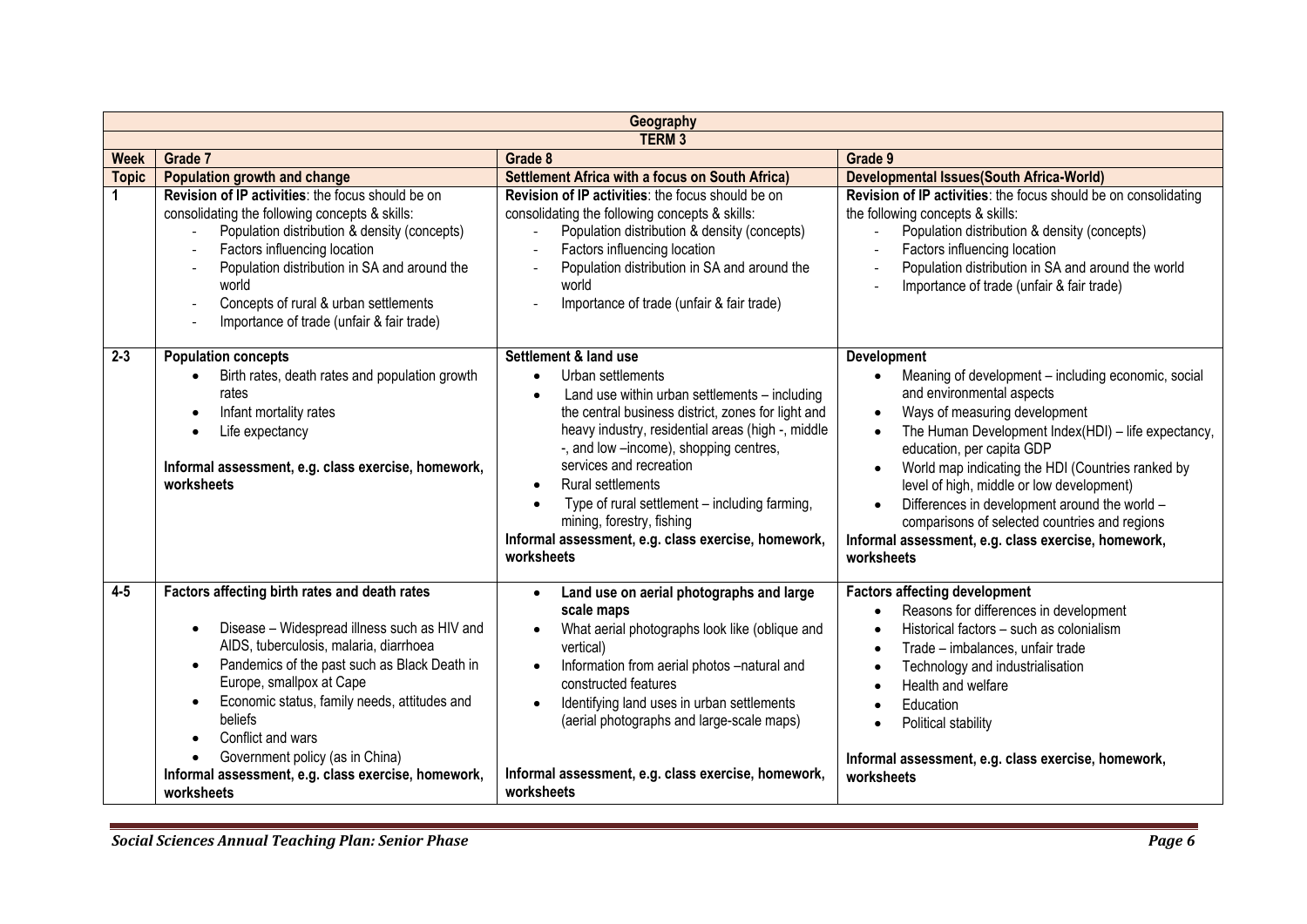| $6 - 7$  | World population growth<br>Pattern of world population growth from 1 AD to<br>present day (interpreting a line graph)<br>Developments that have affected population growth |                                             | <b>Factors affecting development</b><br>Reasons for differences in development<br>Historical factors - such as colonialism<br>Trade - imbalances, unfair trade<br>Technology and industrialisation<br>Health and welfare<br>Education<br>Political stability |
|----------|----------------------------------------------------------------------------------------------------------------------------------------------------------------------------|---------------------------------------------|--------------------------------------------------------------------------------------------------------------------------------------------------------------------------------------------------------------------------------------------------------------|
| $8 - 10$ |                                                                                                                                                                            | <b>Revision and Assessment</b><br>Marks: 50 |                                                                                                                                                                                                                                                              |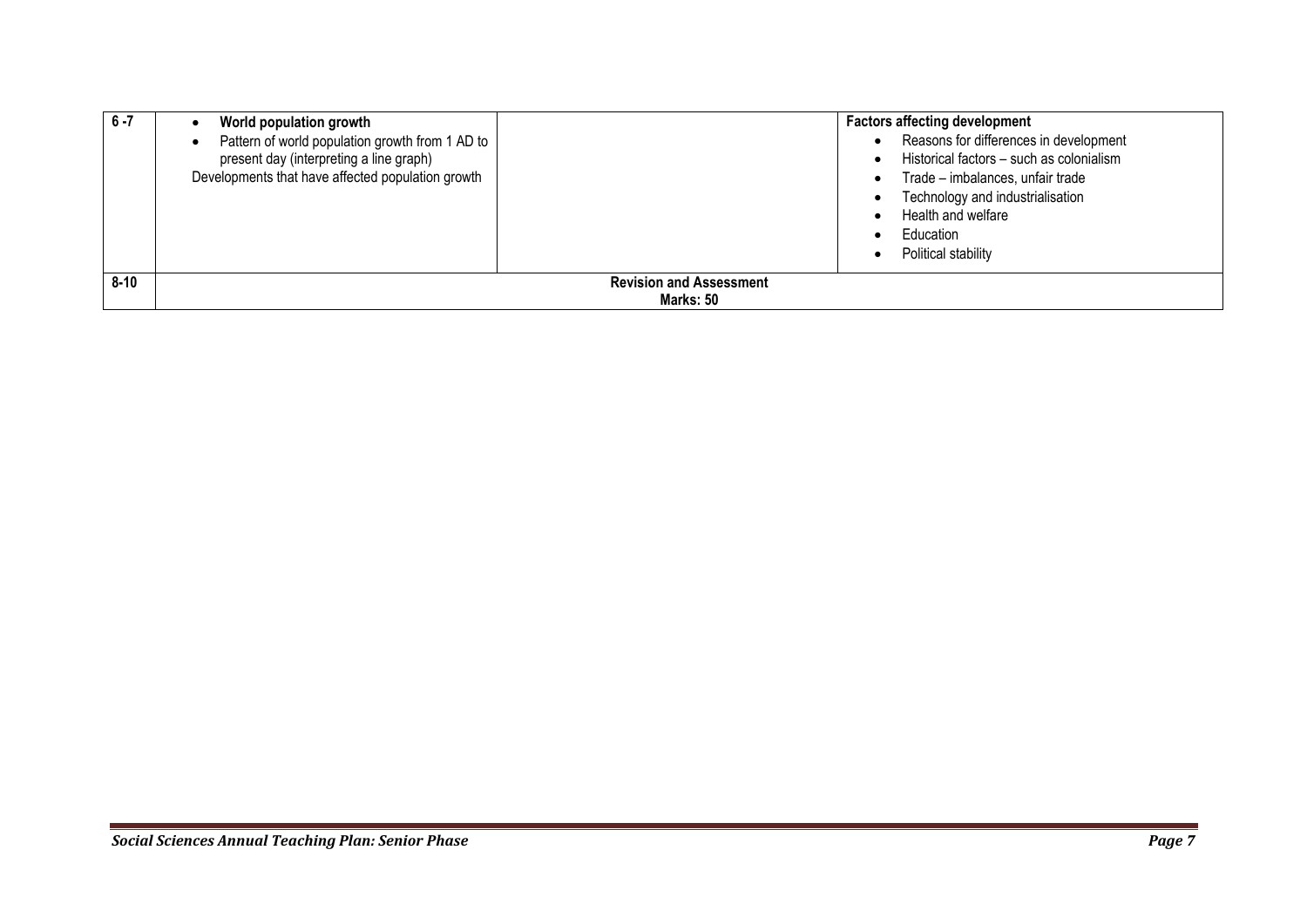|                             | <b>GEOGRAPHY</b>                                                                                                                                                                                                                                                                           |                                                                                                                                                                                                                                                                                                                                                                                                                                                                                                              |                                                                                                                                                                                                                                                                                                                                                                                                  |  |  |
|-----------------------------|--------------------------------------------------------------------------------------------------------------------------------------------------------------------------------------------------------------------------------------------------------------------------------------------|--------------------------------------------------------------------------------------------------------------------------------------------------------------------------------------------------------------------------------------------------------------------------------------------------------------------------------------------------------------------------------------------------------------------------------------------------------------------------------------------------------------|--------------------------------------------------------------------------------------------------------------------------------------------------------------------------------------------------------------------------------------------------------------------------------------------------------------------------------------------------------------------------------------------------|--|--|
|                             |                                                                                                                                                                                                                                                                                            | <b>TERM4</b>                                                                                                                                                                                                                                                                                                                                                                                                                                                                                                 |                                                                                                                                                                                                                                                                                                                                                                                                  |  |  |
| <b>Week</b><br><b>Topic</b> | Grade 7<br>Natural resources and conservation in South<br><b>Africa</b>                                                                                                                                                                                                                    | Grade 8<br>Transport and trade (Focus: South Africa and the<br>world)                                                                                                                                                                                                                                                                                                                                                                                                                                        | Grade 9<br><b>Resource use and sustainability</b><br>(Focus: World)                                                                                                                                                                                                                                                                                                                              |  |  |
| 1                           | Revision of IP activities: the focus should be on<br>consolidating the following concepts & skills:<br>Water as resource (grade 4)<br>Water recycling<br>Mineral resources of South Africa<br>Concept of renewable & non-renewable<br>resources<br>What & why people trade<br>Fair trading | Revision of IP activities: the focus should be on<br>consolidating the following concepts & skills:<br>Water as resource (grade 4)<br>Water recycling<br>Mineral resources of South Africa<br>Concept of renewable & non-renewable<br>resources<br>What & why people trade<br>Fair trading                                                                                                                                                                                                                   | Revision of IP activities: the focus should be on consolidating<br>the following concepts & skills:<br>Water as resource (grade 4)<br>Water recycling<br>Mineral resources of South Africa<br>Concept of renewable & non-renewable resources<br>What & why people trade<br>Fair trading                                                                                                          |  |  |
| $2 - 3$                     | <b>Natural resources</b><br>Natural resource on earth - including<br>water, air, forests, soil, animal and marine<br>life<br>Use and abuse of selected examples<br>Informal assessment, e.g. class exercise,<br>homework, worksheets                                                       | Trade and transport around the world<br>Reason for trade (Review from Grade 6)<br>Links between trade and transport - with<br>examples to illustrate<br>Different modes of transport and their uses: sea,<br>air, road, rail and pipelines<br>Informal assessment, e.g. class exercise, homework,<br>worksheets                                                                                                                                                                                              | Resource use<br>Uses of natural resources - renewable and non-<br>renewable<br>Effect of unwise use of resources<br>Over fishing the oceans<br>Over grazing<br>Informal assessment, e.g. class exercise, homework,<br>worksheets                                                                                                                                                                 |  |  |
| $4 - 5$                     | <b>Management of resources</b><br>Concept of conservation - including<br>reasons for conservation<br>Purpose and location<br>$\bullet$<br>Case study of a selected area<br>Community conservation projects -<br>examples<br>Eco-tourism - examples                                         | Trade and transport in South Africa<br>Major roads, railways, airports and harbours in<br>South Africa<br>Case study of a selected South African harbour<br>Reasons for location<br>$\bullet$<br>Main exports and imports<br>$\bullet$<br>Specialised ships - such as container ships,<br>$\bullet$<br>tankers, passenger liners, bulk carriers for<br>special cargo<br>Links with other transport system - such as road,<br>rail and pipeline<br>Advantages and disadvantages of road and rail<br>transport | Sustainable use of resources<br>Concept of sustainable and unsustainable resource use<br>$\bullet$<br>Ways resources may be used sustainably<br>Sustainable fishing<br>Sustainable land use for grazing<br>Role of consumers - individuals, businesses and<br>governments - in choosing more sustainable resource<br>use - such as reducing pressure on resources,<br>lowering carbon footprint. |  |  |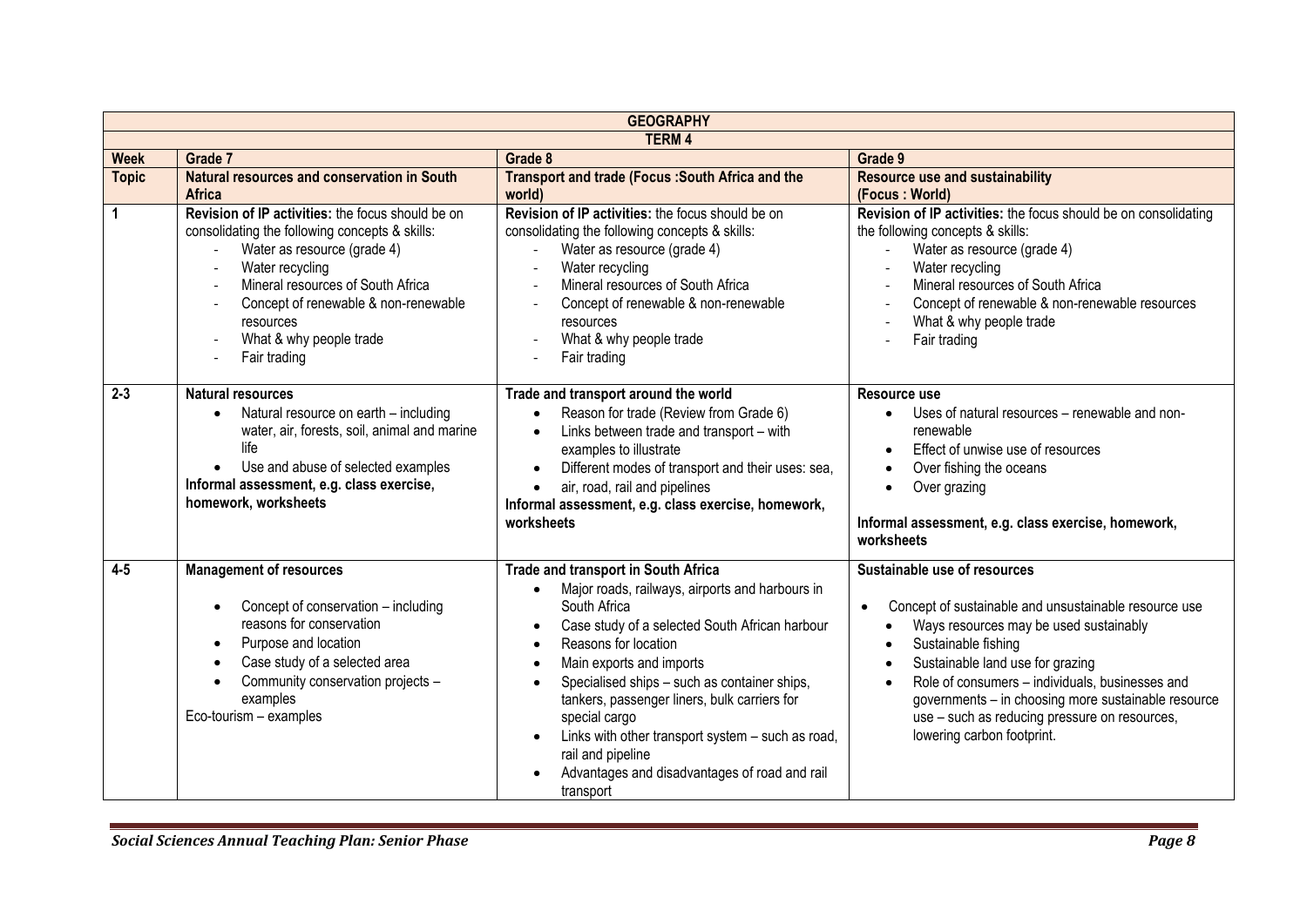|          |                                                                                                                                                                                                                                                                                                                                                                                                                                                      | Requirements for future transport networks.                                                                                                                                                                                                                                                                                                                                                                                                                                                            |                                                                                                                                                                                                                                                                                                                                                                                          |
|----------|------------------------------------------------------------------------------------------------------------------------------------------------------------------------------------------------------------------------------------------------------------------------------------------------------------------------------------------------------------------------------------------------------------------------------------------------------|--------------------------------------------------------------------------------------------------------------------------------------------------------------------------------------------------------------------------------------------------------------------------------------------------------------------------------------------------------------------------------------------------------------------------------------------------------------------------------------------------------|------------------------------------------------------------------------------------------------------------------------------------------------------------------------------------------------------------------------------------------------------------------------------------------------------------------------------------------------------------------------------------------|
| $6 - 7$  | <b>Water in South Africa</b><br>Who uses South Africa's water (pie graph)<br>of water users).<br>Availability of water and requirement in<br>South Africa<br>River health and the care of catchment<br>areas<br>Disappearing wetlands and why<br>conservation is necessary - case study.<br>Responsible use of water resources -<br>agricultural, industrial and domestic users<br>Informal assessment, e.g. class exercise,<br>homework, worksheets | People and transport in urban areas<br>Public transport systems in urban areas - such<br>as buses and trains<br>Private modes of transport - such as mini-bus,<br>taxis, cars bicycles<br>Transport issues - such as cost for commuters,<br>traffic congestion and pollution.<br>Public transport strategies - such as rapid<br>transport systems, subsidised public transport,<br>bus and cycle, park and ride, car - free zones<br>Informal assessment, e.g. class exercise, homework,<br>worksheets | <b>Food resources</b><br>Concept of food security – local, regional and global<br>examples<br>Role of science and technology in food production<br>Factory farming - raising livestock at high density<br>Genetic modification of crops<br>Sustainable farming - appropriate technologies and<br>farming techniques<br>Informal assessment, e.g. class exercise, homework,<br>worksheets |
| $8 - 10$ |                                                                                                                                                                                                                                                                                                                                                                                                                                                      | <b>Revision and Assessment</b><br><b>Controlled Tests:</b><br><b>Marks: 50-75</b>                                                                                                                                                                                                                                                                                                                                                                                                                      |                                                                                                                                                                                                                                                                                                                                                                                          |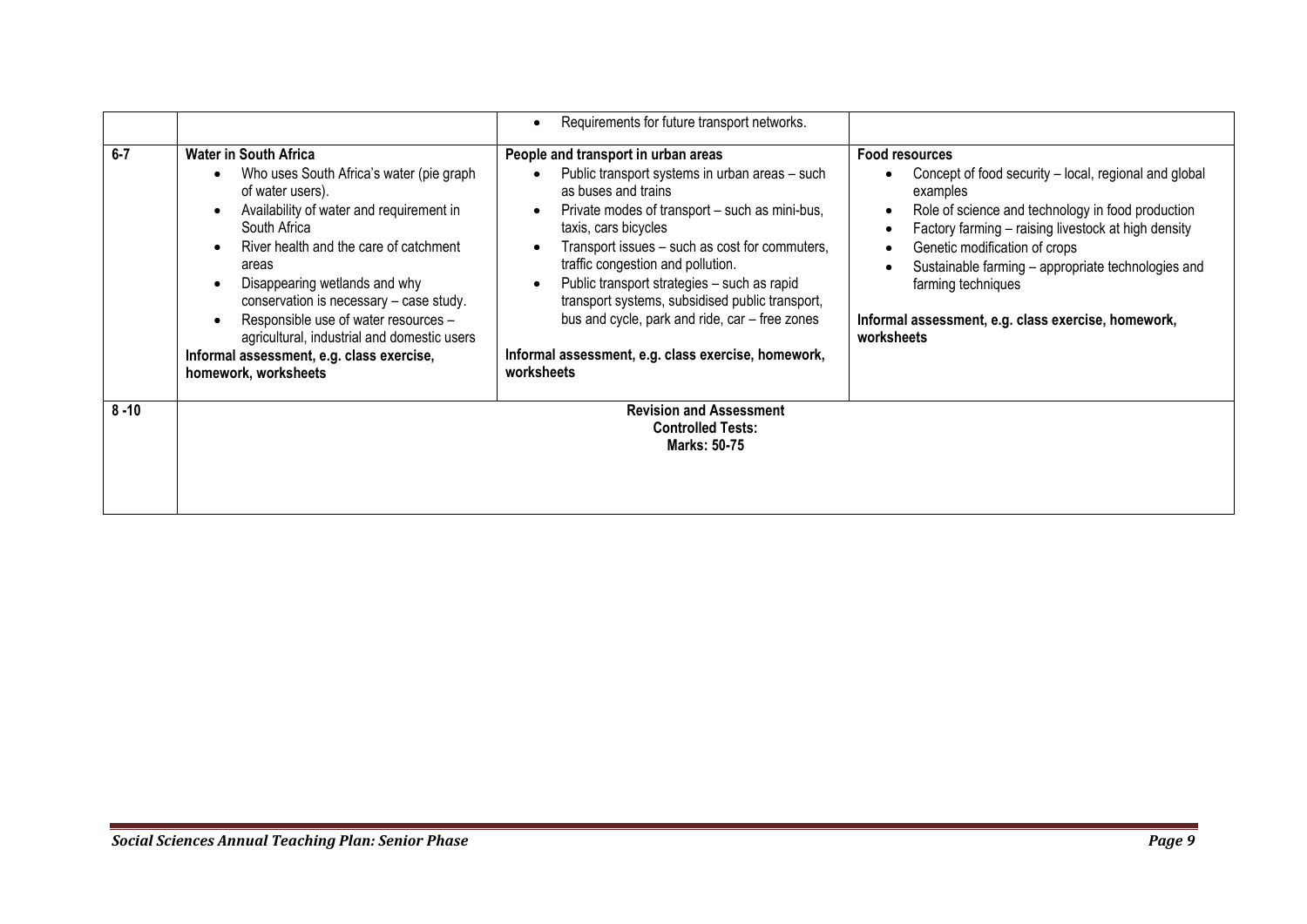**Annual Teaching Plan for multi-grade schools: History Senior Phase**

|                | <b>HISTORY</b>                                                                                                                                                                                                                                                                                                                                                                                                            |                                                                                                                                                                                                                                                                                                                                                                                                                                  |                                                                                                                                                                                                                                                                                                             |                                                                                                                                                                                                                                                                                                                                                                                                                                                                                                                                                                                                                                                                                                                                                                                                                                          |  |  |
|----------------|---------------------------------------------------------------------------------------------------------------------------------------------------------------------------------------------------------------------------------------------------------------------------------------------------------------------------------------------------------------------------------------------------------------------------|----------------------------------------------------------------------------------------------------------------------------------------------------------------------------------------------------------------------------------------------------------------------------------------------------------------------------------------------------------------------------------------------------------------------------------|-------------------------------------------------------------------------------------------------------------------------------------------------------------------------------------------------------------------------------------------------------------------------------------------------------------|------------------------------------------------------------------------------------------------------------------------------------------------------------------------------------------------------------------------------------------------------------------------------------------------------------------------------------------------------------------------------------------------------------------------------------------------------------------------------------------------------------------------------------------------------------------------------------------------------------------------------------------------------------------------------------------------------------------------------------------------------------------------------------------------------------------------------------------|--|--|
|                | <b>TERM1</b>                                                                                                                                                                                                                                                                                                                                                                                                              |                                                                                                                                                                                                                                                                                                                                                                                                                                  |                                                                                                                                                                                                                                                                                                             |                                                                                                                                                                                                                                                                                                                                                                                                                                                                                                                                                                                                                                                                                                                                                                                                                                          |  |  |
| <b>Week</b>    | Grade 7                                                                                                                                                                                                                                                                                                                                                                                                                   | Grade 8                                                                                                                                                                                                                                                                                                                                                                                                                          | Grade 9                                                                                                                                                                                                                                                                                                     | <b>Notes to the Teacher</b>                                                                                                                                                                                                                                                                                                                                                                                                                                                                                                                                                                                                                                                                                                                                                                                                              |  |  |
| <b>Concept</b> |                                                                                                                                                                                                                                                                                                                                                                                                                           | • Cause and effects (The reasons for events and the results of these events).                                                                                                                                                                                                                                                                                                                                                    |                                                                                                                                                                                                                                                                                                             |                                                                                                                                                                                                                                                                                                                                                                                                                                                                                                                                                                                                                                                                                                                                                                                                                                          |  |  |
| Weeks $1 - 3$  | The kingdom of Mali and the<br>city of Timbuktu 14th<br>Century                                                                                                                                                                                                                                                                                                                                                           | The Industrial Revolution in Britain and<br>southern Africa from 1860                                                                                                                                                                                                                                                                                                                                                            | World War II (1919 - 1945)                                                                                                                                                                                                                                                                                  | Historical sources and evidence: History is<br>not 'the past' itself. It is the interpretation<br>and explanation of information from various<br>sources. Evidence is created when<br>sources are used to answer questions<br>about the past.                                                                                                                                                                                                                                                                                                                                                                                                                                                                                                                                                                                            |  |  |
|                | • Trade across the Sahara<br><b>Desert</b><br>• Camel caravans as the means<br>of transport<br>Goods including salt brought<br>from Europe and North Africa<br>into Mali where they were<br>exchanged for gold, slaves, ivory<br>and ostrich feathers<br>• Spread of Islam across North<br>Africa and into West Africa via<br>traders 9th century<br>Informal assessment, e.g. class<br>exercise, homework,<br>worksheets | <b>Changes during the Industrial</b><br><b>Revolution in Britain</b><br>■ Wealth from slave trade<br>■ Economy before the Industrial<br>Revolution: farming economy, cottage<br>industries<br>. What the Industrial Revolution was<br>Informal assessment, e.g. class exercise,<br>homework, worksheets<br>Issue Formal Assessment Task for Grade 7: Sources based and paragraph writing on relevant content for the first term. | • The rise of Nazi Germany End of World<br>War I; Weimar Republic; Treaty of<br>Versailles 1919 and brief summary of<br>German punishments<br>- Hitler and the Nazis 1920s<br>• The Great Depression of 1929 and<br>effects on Germany<br>Informal assessment, e.g. class<br>exercise, homework, worksheets | The teacher must explain the causes and<br>effect of these events.<br>In Grade 7, learners discuss the goods that<br>were traded between Europe and North<br>Africa and Mali and the spread of Islam in<br>West Africa.<br>In Grade 8, the learners revise concepts on<br>the transatlantic slave trade from Grade 7.<br>The teacher introduces the concept of<br>Industrial revolution to the learners.<br>Learners look at the differences in the<br>farming economies before the industrial<br>revolution.<br>Grade 9 revision of work done on Germany<br>in Grade 8 (World War 1).<br>Learners work with a written source on the<br>end of WW1 and answer questions on the<br>source.<br>Grade 7 & 8 discuss slave trade after<br>which each grade will do an individual<br>activity.<br>Task must be submitted by the start of week |  |  |
|                | Discuss monitoring and final submission dates.                                                                                                                                                                                                                                                                                                                                                                            |                                                                                                                                                                                                                                                                                                                                                                                                                                  |                                                                                                                                                                                                                                                                                                             | 8                                                                                                                                                                                                                                                                                                                                                                                                                                                                                                                                                                                                                                                                                                                                                                                                                                        |  |  |
| Weeks $4 - 5$  | The kingdom of Mali<br>• Mali at the height of its power                                                                                                                                                                                                                                                                                                                                                                  | • Social changes during the Industrial<br>Revolution                                                                                                                                                                                                                                                                                                                                                                             | Failure of democracy in the Weimar<br>Republic                                                                                                                                                                                                                                                              | Consolidation of cause and effect.<br>Learners need to grasp the consequences                                                                                                                                                                                                                                                                                                                                                                                                                                                                                                                                                                                                                                                                                                                                                            |  |  |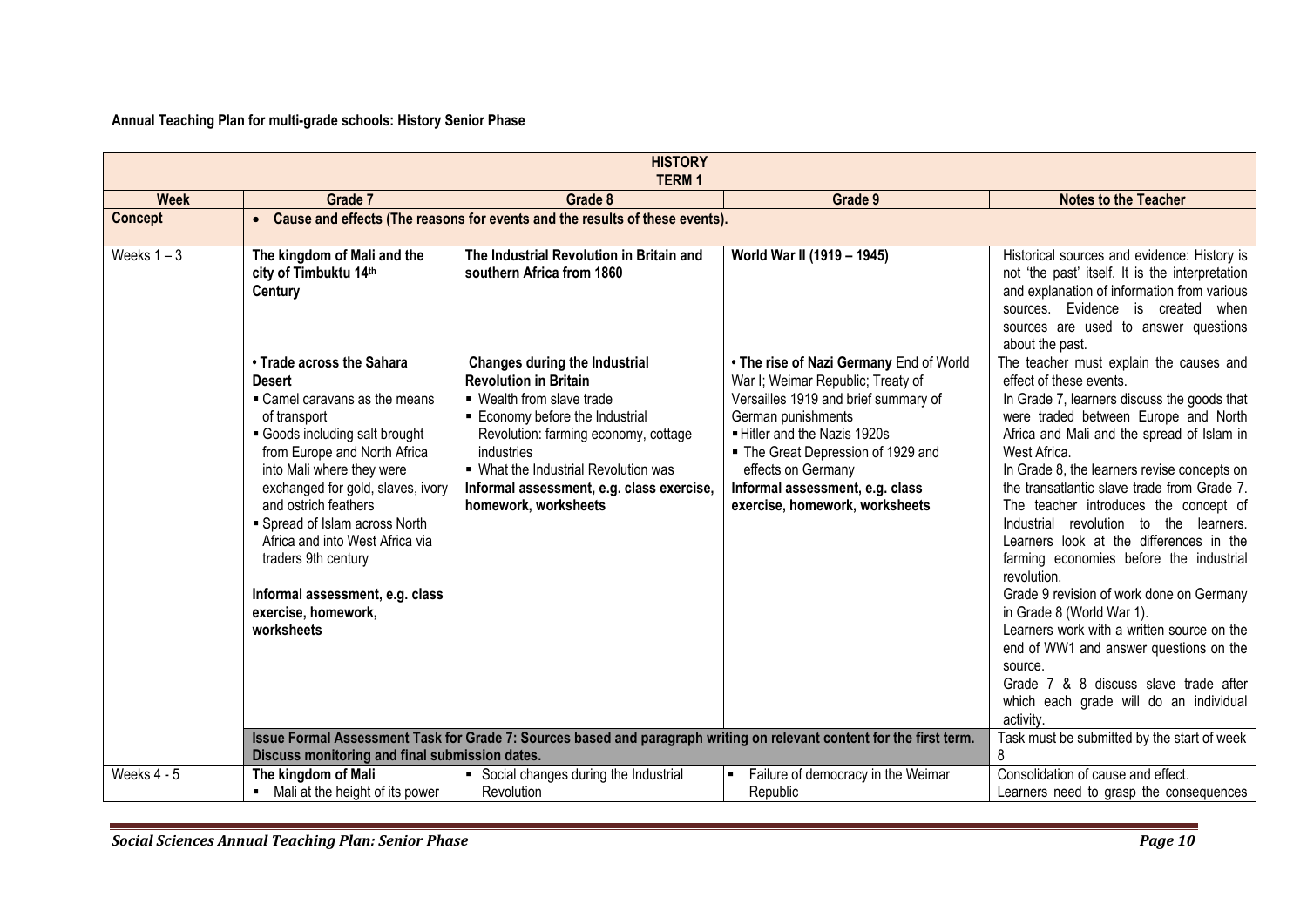|               | under Mansa Musa early 14th<br>century<br>Mansa Musa's pilgrimage to<br>Mecca<br>• Construction of the Great<br>Mosque.<br>Informal assessment, e.g. class<br>exercise, homework,<br>worksheets                                                                                                                                                                                                            | Urbanisation and changing living<br>conditions<br>• lives of the working class, including<br>overcrowded housing, poverty and<br>workhouses<br>The mines and factories - child<br>$\qquad \qquad -$<br>labour in mills and mines<br>Labour, resistance, the trade union<br>movement and working class<br>organisations<br>Swing Riots (agriculture);<br>$\overline{\phantom{0}}$<br>Luddites (industry)<br><b>Grand National Consolidated</b><br>Trades Union (1833)<br>Increased power and wealth of Britain<br>and Western European economies<br>Informal assessment, e.g. class exercise,<br>homework, worksheets | Reasons for public support for Nazi<br>Party and the 1932 and 1933 elections<br>Enabling Act 1933 and dictatorship<br>(including concentration camps for<br>opponents)<br>Nuremberg Laws and loss of basic rights<br>of Jewish people 1935<br>Persecution of political opponents;<br>Jehovah's Witnesses; Roma (gypsies);<br>homosexuals; Slavs; black people;<br>disabled people<br>Nazi Germany as an example of a<br>fascist state (compared with democracy)<br>Informal assessment, e.g. class<br>exercise, homework, worksheets      | of these events which help to explain<br>human behaviour.<br>Grade 7: Read a story about the kingdom of<br>Mali and write a paragraph on what they<br>have read. The teacher should provide<br>learners with leading questions for the<br>paragraph.<br>In Grade 8, learners read silently about<br>Industrial Revolution from their textbooks<br>and answer questions in their exercise<br>books.<br>In Grade 9, the teacher discusses the<br>effects of the Treaty of Versailles with the<br>learners and thereafter, learners write an<br>essay.<br>NB: In Grades 7 & 8, learners should do<br>activities on paragraph writing. |
|---------------|------------------------------------------------------------------------------------------------------------------------------------------------------------------------------------------------------------------------------------------------------------------------------------------------------------------------------------------------------------------------------------------------------------|----------------------------------------------------------------------------------------------------------------------------------------------------------------------------------------------------------------------------------------------------------------------------------------------------------------------------------------------------------------------------------------------------------------------------------------------------------------------------------------------------------------------------------------------------------------------------------------------------------------------|-------------------------------------------------------------------------------------------------------------------------------------------------------------------------------------------------------------------------------------------------------------------------------------------------------------------------------------------------------------------------------------------------------------------------------------------------------------------------------------------------------------------------------------------|------------------------------------------------------------------------------------------------------------------------------------------------------------------------------------------------------------------------------------------------------------------------------------------------------------------------------------------------------------------------------------------------------------------------------------------------------------------------------------------------------------------------------------------------------------------------------------------------------------------------------------|
| Weeks $6 - 7$ | The city of Timbuktu<br>Leo Africanus' eyewitness stories<br>of his travels<br>2 hours<br>Travel along caravan<br>routes, into the Saharan<br>desert and two visits to<br>Timbuktu<br>- Descriptions of Timbuktu in his<br>book Description of Africa (1550)<br>■ Timbuktu as a trade centre on<br>the trans-Saharan caravan route<br>Informal assessment, e.g. class<br>exercise, homework,<br>worksheets | · Southern Africa by 1860<br>• Map and brief description of political<br>settlement<br>• Indentured labour from India to work on<br>sugar plantations in British colony of<br>Natal<br>- India as a British colony<br>- Reasons why labour was<br>imported: Zulu kingdom was<br>still independent<br>- Reasons for demand for sugar in<br><b>Britain</b><br>- Conditions under which<br>indentured labourers lived and<br>worked<br>Passenger Indians 1869 onwards.<br>Informal assessment, e.g. class exercise,<br>homework, worksheets                                                                             | . World War II: Europe<br>• Nazi's aggressive, expansionist foreign<br>policy for lebensraum (very briefly)<br>• Outbreak of World War II: Axis vs. Allies<br>Extermination camps and genocide, the<br>Holocaust, and the 'Final Solution'<br>Examples of resistance to Nazism in<br>Germany<br>-Sophie Scholl and the White<br>Rose Movement<br>- Dietrich Bonhoeffer and the<br>Confessing Church.<br>• Warsaw Ghetto Uprising<br>• End of World War II in Europe.<br>Informal assessment, e.g. class<br>exercise, homework, worksheets | All learners are provided with different<br>sources in grade 7 -9 to determine if causes<br>and effects are the same in all these<br>sources.<br>The teacher draws learners' attention to the<br>different points of views and the different<br>ways in which history has interpreted these<br>events.                                                                                                                                                                                                                                                                                                                             |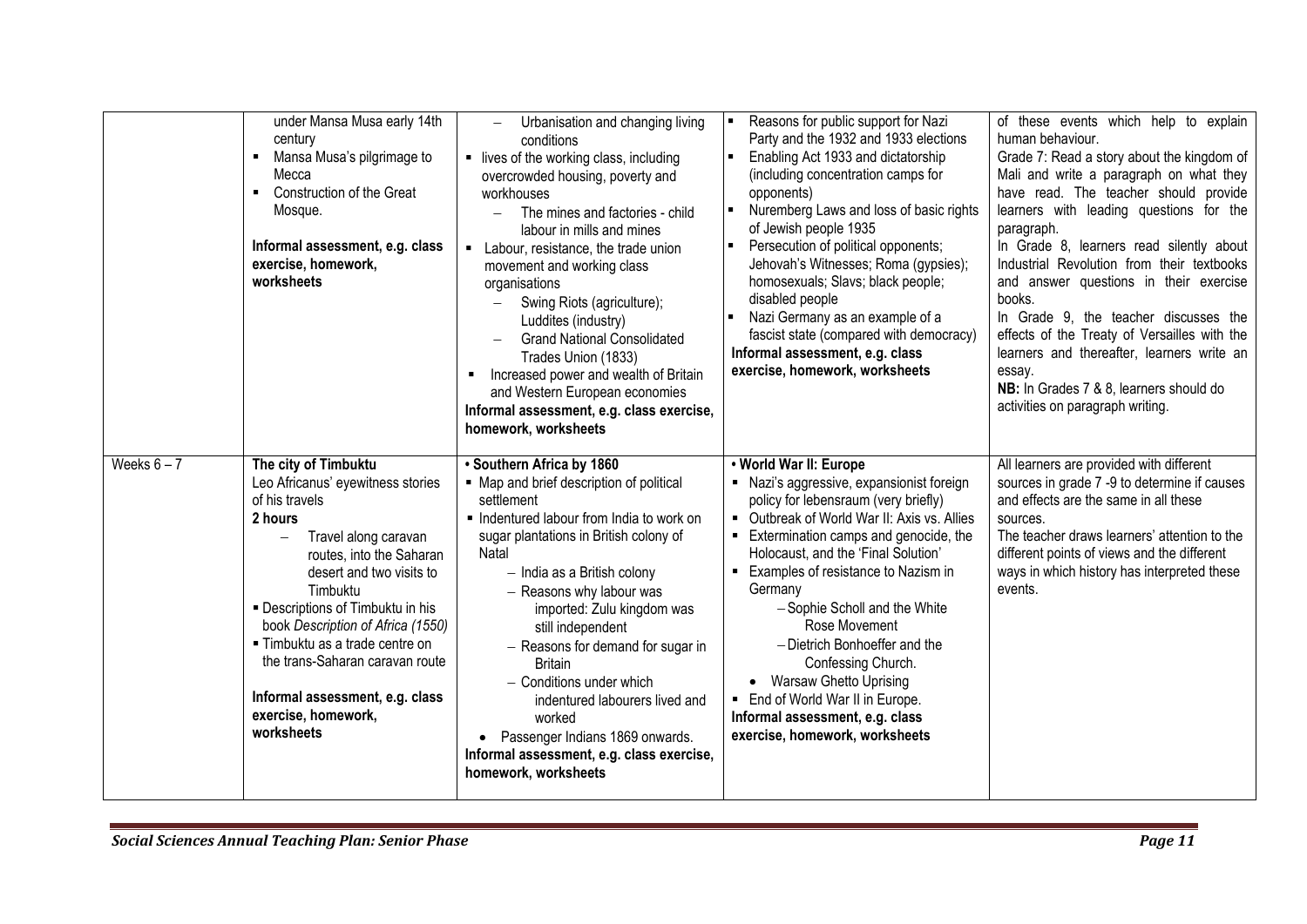| Weeks $8-9$ | Goods coming from the<br>Mediterranean shores and<br>salt being traded in Timbuktu                                                                                                                                                                                                                                            | • Diamond mining in Kimberley 1867<br>onwards<br>• Why diamonds are valuable                                                                                                                                                                                                                                                                                                                                          |                                                                                                                                                                                                                                                                              | Formal Assessment Task on paragraph<br>writing and source-based activity must be<br>submitted by Grade 7 learners. |
|-------------|-------------------------------------------------------------------------------------------------------------------------------------------------------------------------------------------------------------------------------------------------------------------------------------------------------------------------------|-----------------------------------------------------------------------------------------------------------------------------------------------------------------------------------------------------------------------------------------------------------------------------------------------------------------------------------------------------------------------------------------------------------------------|------------------------------------------------------------------------------------------------------------------------------------------------------------------------------------------------------------------------------------------------------------------------------|--------------------------------------------------------------------------------------------------------------------|
| Week 10     | for gold<br>■ Timbuktu as a centre of learning<br>• Mathematics, chemistry,<br>physics, optics, astronomy,<br>medicine, history, geography,<br>the traditions of Islam,<br>government laws and much<br>more<br>Timbuktu Manuscripts<br>Project and South African<br>collaboration<br>Why Timbuktu is a World<br>Heritage Site | • British take-over of diamond-rich land in<br><b>Griqualand West</b><br>Diamond-mining and the development of<br>a monopoly: one person one claim; what<br>happened to black claimholders;<br>problems related to digging deeper; the<br>formation of companies; Cecil John<br>Rhodes and Barney Barnato; the<br>formation of De Beers Consolidated<br>Mines Limited; regulating supply and the<br>price of diamonds | . World War II in the Pacific 2 hours<br>America in the War vs. Japan: Pearl<br>Harbour<br>-Japanese Americans forcibly<br>moved into internment camps<br>in USA<br>-Japanese expansion and<br>atrocities in China<br>-Japanese prisoner-of-war camps<br>for Allied soldiers | Teach and consolidate the concept of cause<br>and effect with the content per grade.                               |
|             |                                                                                                                                                                                                                                                                                                                               |                                                                                                                                                                                                                                                                                                                                                                                                                       | <b>Revision and Assessment</b><br><b>Marks: 50-75</b>                                                                                                                                                                                                                        |                                                                                                                    |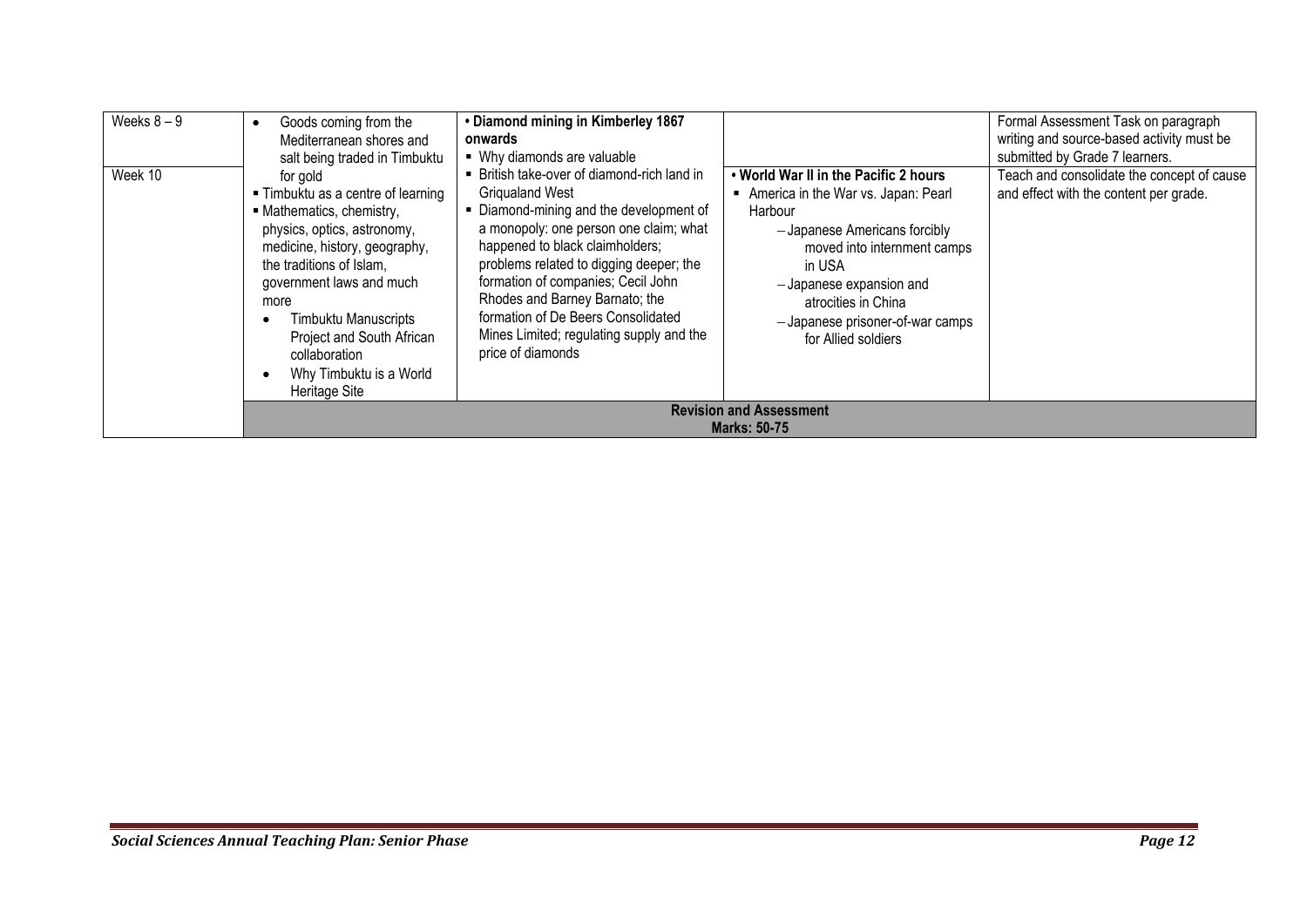| <b>HISTORY</b> |                                                                                                                                                                                                                                                                                                                                                                                                         |                                                                                                                                                                                                                                                                                                                                                                                                                                       |                                                                                                                                                                                                                                                                                                                                               |                                                                                                                                                                                                                                                                                                                                             |  |  |
|----------------|---------------------------------------------------------------------------------------------------------------------------------------------------------------------------------------------------------------------------------------------------------------------------------------------------------------------------------------------------------------------------------------------------------|---------------------------------------------------------------------------------------------------------------------------------------------------------------------------------------------------------------------------------------------------------------------------------------------------------------------------------------------------------------------------------------------------------------------------------------|-----------------------------------------------------------------------------------------------------------------------------------------------------------------------------------------------------------------------------------------------------------------------------------------------------------------------------------------------|---------------------------------------------------------------------------------------------------------------------------------------------------------------------------------------------------------------------------------------------------------------------------------------------------------------------------------------------|--|--|
| <b>TERM2</b>   |                                                                                                                                                                                                                                                                                                                                                                                                         |                                                                                                                                                                                                                                                                                                                                                                                                                                       |                                                                                                                                                                                                                                                                                                                                               |                                                                                                                                                                                                                                                                                                                                             |  |  |
| <b>Week</b>    | Grade 7                                                                                                                                                                                                                                                                                                                                                                                                 | Grade 8                                                                                                                                                                                                                                                                                                                                                                                                                               | Grade 9                                                                                                                                                                                                                                                                                                                                       | <b>Notes to the Teacher</b>                                                                                                                                                                                                                                                                                                                 |  |  |
| <b>Concept</b> | Cause and effect (The reasons for events and the results of these events.)<br>$\bullet$<br>Change and continuity (Over a period of time it is possible to contrast what has changed and what has remained the same.)<br>$\bullet$                                                                                                                                                                       |                                                                                                                                                                                                                                                                                                                                                                                                                                       |                                                                                                                                                                                                                                                                                                                                               |                                                                                                                                                                                                                                                                                                                                             |  |  |
|                | The Transatlantic slave trade                                                                                                                                                                                                                                                                                                                                                                           | The Mineral Revolution in South Africa                                                                                                                                                                                                                                                                                                                                                                                                | The Nuclear Age and the Cold War (1945<br>$-1990$                                                                                                                                                                                                                                                                                             | Historical sources and evidence: History is<br>not 'the past' itself. It is the interpretation<br>and explanation of information from various<br>sources. Evidence is created when sources<br>are used to answer questions about the<br>past.                                                                                               |  |  |
| Weeks $1 - 2$  | . West Africa before the European<br>slave trade<br>NB: Introduce essay writing<br>Informal assessment, e.g. class<br>exercise, homework, worksheets                                                                                                                                                                                                                                                    | • Britain, diamond mining and increasing<br>labour control and land expansionism<br>Increasing control over black workers:<br>closed compounds and migrant labour<br>Further land dispossession and defeat of<br>African kingdoms: Xhosa 1878 and Pedi<br>and Zulu 1879<br>Informal assessment, e.g. class exercise,<br>homework, worksheets                                                                                          | • Increasing tension between the Allies<br>after the end of World War II in Europe<br>USSR (communism) vs. USA and West<br>(capitalism)<br>Informal assessment, e.g. class<br>exercise, homework, worksheets                                                                                                                                  | In Grade 7, the teacher revises the<br>concepts on slavery and trade dealt with in<br>Term 1 under trade across the Sahara<br>Desert.<br>In Grade 8 the learners read from the<br>textbook and answer the questions.<br>In Grade 9, learners study the cartoons on<br>the content and interpret the information<br>from the visual sources. |  |  |
| Weeks $3-4$    | • The nature of slavery in West Africa<br>before Europeans<br>• Slavery in the American South<br>· Plantations: tobacco, rice, sugar cane<br>and cotton<br>Reasons for using slave labour<br>How slaves were captured, sold and<br>transported from West Africa<br>• Slave markets<br>. Numbers of slaves that were taken to<br>America<br>• What happened to the raw materials<br>that slaves produced | . Deep-level gold mining on the<br>Witwatersrand 1886 onwards<br>. Why gold is valuable - 1 hour<br>• The discovery and mining of deep level<br>gold on the Witwatersrand<br>• How gold is mined<br>• Conditions underground<br>• The Randlords and the formation<br>of the Chamber of Mines<br>• Migrant workers (more systematic<br>control and borrowing of<br>compound system from<br>Kimberley)<br>Increasing burden on women in | . End of World War II in the Pacific:<br>Atomic bombs and the beginning of the<br><b>Nuclear Age</b><br>. When, where, why and how did World<br>War II come to an end?<br>. Why did the USA drop the bombs?<br>■ Was it justified?<br>• Definition of the superpowers and the<br>meaning of 'Cold War'.<br>Informal assessment: essay writing | The teacher introduces learners to the<br>concept of change and continuity.<br>Focus on the following:<br>Grade 7: Slaves taken to America<br>Grade 8: Migrant labour Grade 9: Atomic<br>bombs.                                                                                                                                             |  |  |
| Weeks $5 - 8$  | • The impact of the transatlantic                                                                                                                                                                                                                                                                                                                                                                       |                                                                                                                                                                                                                                                                                                                                                                                                                                       | • Areas of conflict and competition                                                                                                                                                                                                                                                                                                           | In Grade 7, learners look at the triangular                                                                                                                                                                                                                                                                                                 |  |  |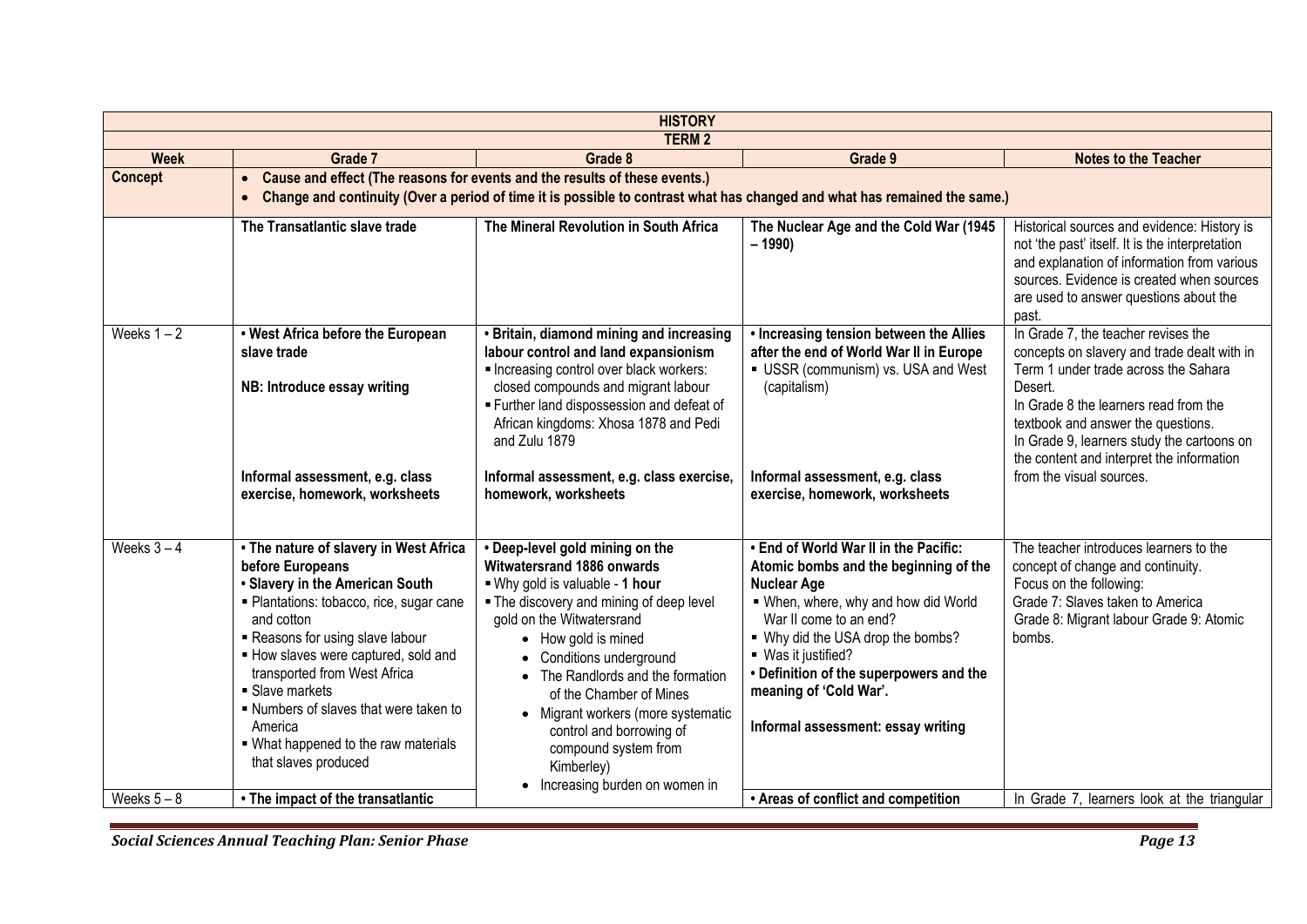|                                                       | slave trade on slaves 6 hours<br>■ What it was like to be a plantation<br>slave in the American South<br>• Slave culture in songs and<br>stories<br>• Resistance to slavery:<br>individual responses, e.g.<br>sluggishness, passivity,<br>indifference, shirking,<br>alcoholism, flight,<br>• suicide, arson, murdering<br>owners<br>Informal assessment, e.g. class<br>exercise, homework, worksheets | the reserves, erosion of families<br>• Skilled and unskilled white<br>workers<br>• Anti-Indian legislation<br>• Forms of labour resistance<br>• The city of Johannesburg<br>Informal assessment: Essay writing                                                                                                                                                                                                                                                                                   | between the Superpowers in the Cold<br>War 6 hours<br>$\blacksquare$ Arms race<br>• Division of Germany 1946 and the<br>building of the Berlin Wall 1961<br>Informal assessment, e.g. class<br>exercise, homework, worksheets | slave trade map and identify the continents<br>that were involved in the slave trade.<br>Learners should also identify the goods that<br>were traded across the Atlantic Ocean.<br>Learners do a role play on slaves and their<br>masters with the guidance of the teacher.<br>Learners write paragraphs (grade 7) and<br>essays (grades 8 & 9) on the content that<br>the teacher has discussed with them.<br>Grade 7 and 8 learners discuss the impact<br>of slavery and mining on family life.<br>Formal teaching in Grade 9. |  |  |
|-------------------------------------------------------|--------------------------------------------------------------------------------------------------------------------------------------------------------------------------------------------------------------------------------------------------------------------------------------------------------------------------------------------------------------------------------------------------------|--------------------------------------------------------------------------------------------------------------------------------------------------------------------------------------------------------------------------------------------------------------------------------------------------------------------------------------------------------------------------------------------------------------------------------------------------------------------------------------------------|-------------------------------------------------------------------------------------------------------------------------------------------------------------------------------------------------------------------------------|----------------------------------------------------------------------------------------------------------------------------------------------------------------------------------------------------------------------------------------------------------------------------------------------------------------------------------------------------------------------------------------------------------------------------------------------------------------------------------------------------------------------------------|--|--|
| Weeks $9 - 10$                                        | • Rebellion against slavery<br>Nat Turner's revolt 1831<br>$\bullet$<br>• Joseph Cinque and the<br>Amistad Mutiny 1839<br>• The Underground Railroad<br>(an informal network of<br>secret routes and safe<br>houses used by escaping<br>slaves)<br>• Harriet Tubman: slave who<br>escaped to freedom, and<br>helped other slaves to<br>escape                                                          | . The Mineral Revolution as a turning point<br>in South African history<br>The shifting balance of power:<br>defeat of the Boer Republics<br>1902; African Political<br>Organisation (APO) 1902;<br>Transvaal Indian Congress (TIC)<br>1903; Bambatha Rebellion 1906;<br>Union 1910; formation of South<br>African Native National Congress<br>(SANNC) 1912 (later renamed<br>ANC); Satyagraha Campaign of<br>1913 - 1914; Land Act 1913<br>Map of Southern Africa in 1913<br>compared with 1860 | • The end of the Cold War 1989<br>. The fall of the Berlin Wall 1989<br>■ The fall of the Soviet Union 1991                                                                                                                   | Consolidation of content.<br>Grades 7 draw a comparison between the<br>slave trade between the different countries.<br>Grade 8 learners revise Mineral revolution.<br>Grade 9 learners do a class activity from the<br>textbooks.                                                                                                                                                                                                                                                                                                |  |  |
| Controlled test: Term 1 and 2 content<br>Marks: 50-75 |                                                                                                                                                                                                                                                                                                                                                                                                        |                                                                                                                                                                                                                                                                                                                                                                                                                                                                                                  |                                                                                                                                                                                                                               |                                                                                                                                                                                                                                                                                                                                                                                                                                                                                                                                  |  |  |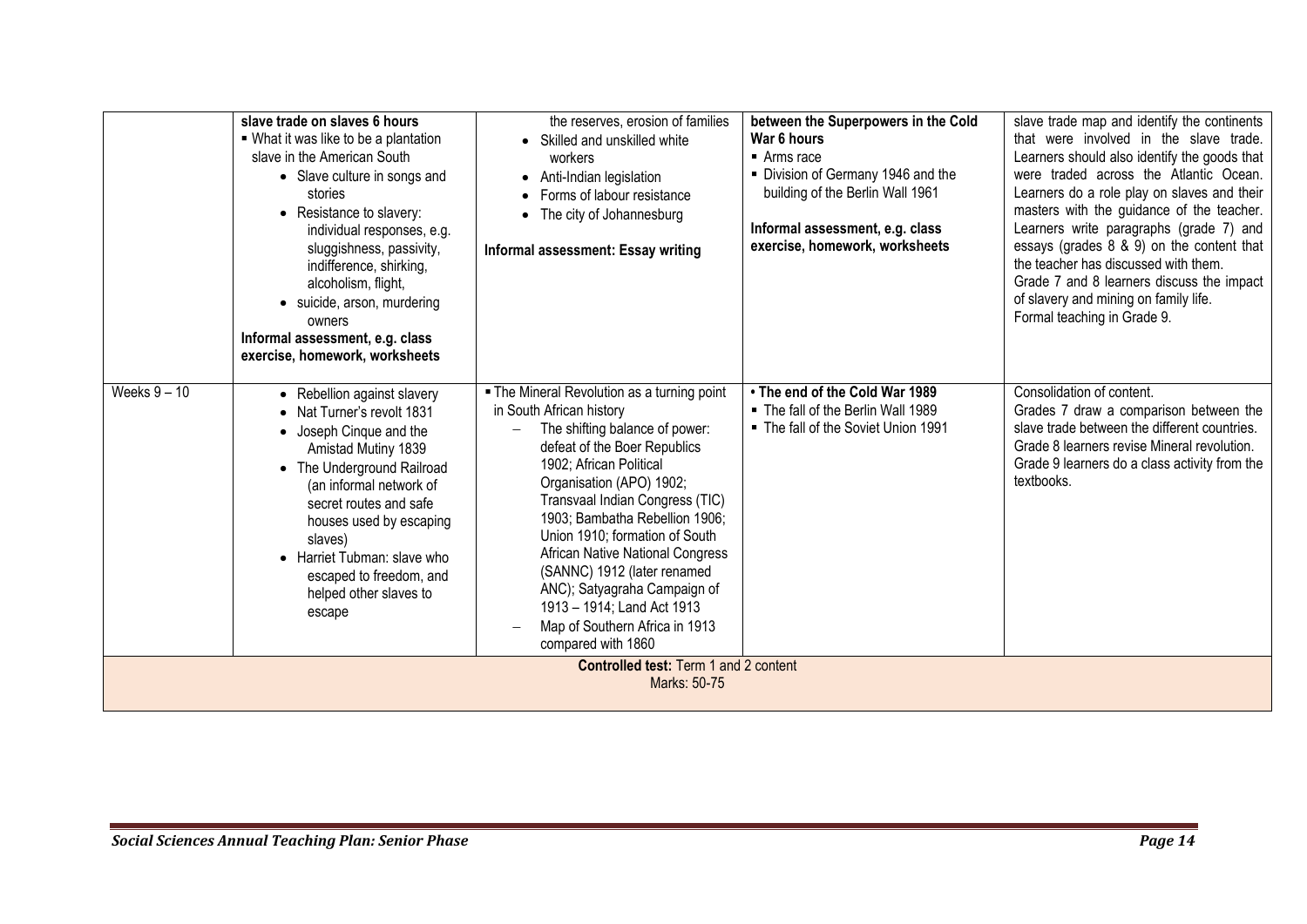| <b>HISTORY</b>         |                                                                                                                                                                                                                                                                                                                                                                                                                                                                                     |                                                                                                                                                                                                                                                                                                                                                                                                                                                                                                                                 |                                                                                                                                                                                                                                                                                                                                                                                                                                                                                                                                                                                                                                                                                                                                                                                                                                    |                                                                                                                                                                                                                                                                                                                                                                                                                                                                                                                                                                                                                                                                                 |  |  |  |
|------------------------|-------------------------------------------------------------------------------------------------------------------------------------------------------------------------------------------------------------------------------------------------------------------------------------------------------------------------------------------------------------------------------------------------------------------------------------------------------------------------------------|---------------------------------------------------------------------------------------------------------------------------------------------------------------------------------------------------------------------------------------------------------------------------------------------------------------------------------------------------------------------------------------------------------------------------------------------------------------------------------------------------------------------------------|------------------------------------------------------------------------------------------------------------------------------------------------------------------------------------------------------------------------------------------------------------------------------------------------------------------------------------------------------------------------------------------------------------------------------------------------------------------------------------------------------------------------------------------------------------------------------------------------------------------------------------------------------------------------------------------------------------------------------------------------------------------------------------------------------------------------------------|---------------------------------------------------------------------------------------------------------------------------------------------------------------------------------------------------------------------------------------------------------------------------------------------------------------------------------------------------------------------------------------------------------------------------------------------------------------------------------------------------------------------------------------------------------------------------------------------------------------------------------------------------------------------------------|--|--|--|
| <b>TERM3</b>           |                                                                                                                                                                                                                                                                                                                                                                                                                                                                                     |                                                                                                                                                                                                                                                                                                                                                                                                                                                                                                                                 |                                                                                                                                                                                                                                                                                                                                                                                                                                                                                                                                                                                                                                                                                                                                                                                                                                    |                                                                                                                                                                                                                                                                                                                                                                                                                                                                                                                                                                                                                                                                                 |  |  |  |
| <b>Week</b><br>Grade 7 |                                                                                                                                                                                                                                                                                                                                                                                                                                                                                     | Grade 8                                                                                                                                                                                                                                                                                                                                                                                                                                                                                                                         | Grade 9                                                                                                                                                                                                                                                                                                                                                                                                                                                                                                                                                                                                                                                                                                                                                                                                                            | <b>Notes to the Teacher</b>                                                                                                                                                                                                                                                                                                                                                                                                                                                                                                                                                                                                                                                     |  |  |  |
|                        | Cause and effects (The reasons for events and the results of these events.)<br>$\bullet$<br>Change and continuity (Over a period of time it is possible to contrast what has changed and what has remained the same.)<br>$\bullet$<br>Time and chronology (History is studied and written in sequence. It is important to be able to place events in the order in which they happened in time, and to<br>consider their context. Timelines are often used to develop this concept.) |                                                                                                                                                                                                                                                                                                                                                                                                                                                                                                                                 |                                                                                                                                                                                                                                                                                                                                                                                                                                                                                                                                                                                                                                                                                                                                                                                                                                    |                                                                                                                                                                                                                                                                                                                                                                                                                                                                                                                                                                                                                                                                                 |  |  |  |
| Weeks $1 - 2$          | <b>Colonisation of the Cape in the</b><br>17th and 18th centuries                                                                                                                                                                                                                                                                                                                                                                                                                   | The scramble for Africa: late 19th century                                                                                                                                                                                                                                                                                                                                                                                                                                                                                      | Turning points in South African history<br>1948 and 1950s                                                                                                                                                                                                                                                                                                                                                                                                                                                                                                                                                                                                                                                                                                                                                                          | Historical sources and evidence: History is<br>not 'the past' itself. It is the interpretation and<br>explanation of information from various<br>sources. Evidence is created when sources<br>are used to answer questions about the past.                                                                                                                                                                                                                                                                                                                                                                                                                                      |  |  |  |
|                        | Grade 7 - 8: Issue Formal Assessment Task: Sources based, paragraph and extended writing on relevant content for the<br>Third term. Discuss monitoring and final submission date.<br>Grade 9: Issue Formal Assessment Task: Oral History Project and discuss guidelines, monitoring and final submission<br>date.                                                                                                                                                                   | Task must be submitted by the start of week<br>9                                                                                                                                                                                                                                                                                                                                                                                                                                                                                |                                                                                                                                                                                                                                                                                                                                                                                                                                                                                                                                                                                                                                                                                                                                                                                                                                    |                                                                                                                                                                                                                                                                                                                                                                                                                                                                                                                                                                                                                                                                                 |  |  |  |
|                        | <b>Revise from Grade 5:</b><br>• Indigenous inhabitants of the<br>Cape in 17th century<br>• Where African farmers were<br>settled (to the east of the Cape<br>because of the climatic<br>constraints of sorghum and millet:<br>settled in the summer rainfall<br>areas that received around<br>500mm of rain over the summer<br>growing season)                                                                                                                                     | • European colonisation of Africa in the<br>late 19th century<br>Africa before European<br>colonisation<br>Map of Africa 1800<br>$\overline{\phantom{0}}$<br>Berlin Conference 1884<br>Map of Africa (showing different<br>colonising countries)<br>Causes of colonisation<br>Patterns of colonisation: which<br>countries colonised which parts of<br>Africa<br>Why European powers were able<br>to colonise Africa so quickly<br>Results of colonisation<br>Informal assessment, e.g. class exercise,<br>homework, worksheets | • The Universal Declaration of Human<br><b>Rights after World War II</b><br>• Definition of racism<br>Human evolution and our common<br>$-$<br>ancestry*<br>Apartheid and the myth of 'race'<br><b>Oral History Project</b><br>Due to smaller populations in the rural and<br>farming communities, learners can work in<br>groups to interview community members/<br>elders/care givers/parents/farm owners/<br>business people in their communities to find<br>out how they experienced some of the<br>Apartheid laws. Findings of the interviews<br>should however be done individually.<br>Step 1 of the OHP:<br>Provide learners with information on the<br>Apartheid laws, including information on<br>military conscription.<br>Conduct mock interviews with learners in<br>order to prepare them for the OHP<br>interviews. | the concept of Time and<br>Introduce<br>chronology and reinforce the other concepts<br>of terms 1 and 2.<br>Grade 7 learners complete a worksheet of<br>grade 5 to see what knowledge they still<br>remember from Grade 5 (baseline<br>assessment).<br>Grade 8 do map orientation of countries<br>according to the 1800 Map of Africa and<br>explain why European powers wanted to<br>colonise Africa.<br>Grade 9: Learners discuss and write down<br>what they think their rights are and then<br>compare it with the declaration of Human<br>Rights. (Textbook)<br>The teacher provides learners with activities<br>per grade or they can do activities from the<br>textbook. |  |  |  |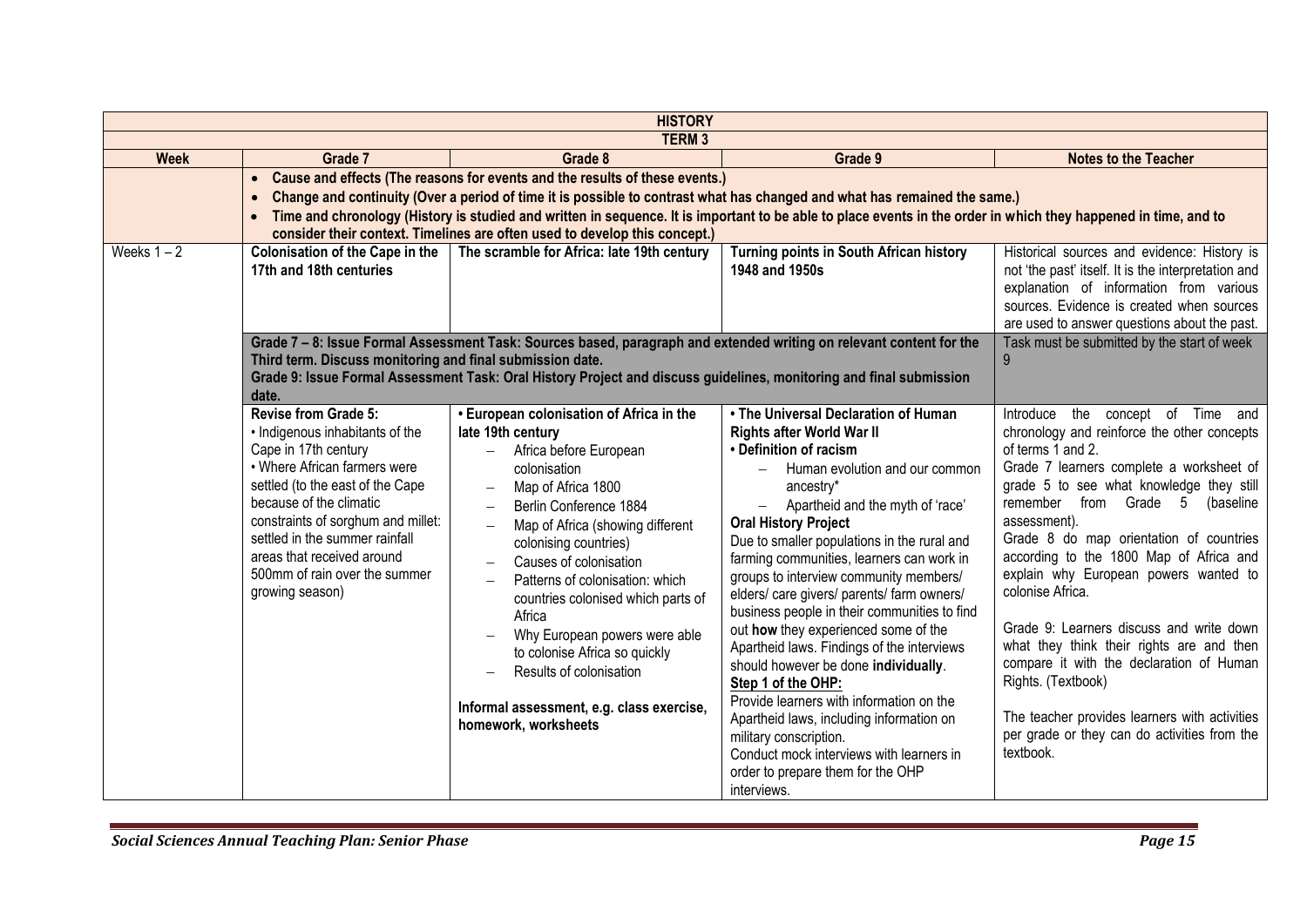| Weeks $3-4$<br>Weeks $5-6$<br>Weeks $7 - 8$<br>Weeks $9 - 10$ | <b>Dutch settlement</b><br>• Reasons for the VOC (DEIC)<br>permanent settlement at the<br>Cape 1652<br>• Results of the Dutch<br>Slaves at the Cape<br>Why slaves were<br>brought to the Cape<br>Where the slaves came<br>from<br>Informal assessment, e.g.<br>class exercise, homework,<br>worksheets<br>How slaves were<br>brought to the Cape<br>Causes and effects of<br>slave resistance at the<br>Cape<br>Slave legacy at the<br>Cape, including religion<br>of Islam and the<br>development of the<br>Afrikaans language<br><b>Expanding European frontiers</b><br>The movement of<br>trekboers with their<br>slaves and servants<br>inland<br>Lifestyles and stories of<br>trekboers<br>• Land dispossession and<br>consequences for the | • Case Study: The Ashanti kingdom<br>• The coast of West Africa before the arrival<br>of Europeans<br>• The Ashanti and their early contact with<br>European traders and explorers<br>• The British and the colonisation of the<br>Gold Coast<br>Results of colonisation for Ashanti kingdom<br>and Britain<br>Informal assessment, e.g. class exercise,<br>homework, worksheets | Hand out the following:<br>Interview letters<br>Rubric to assess the OHP<br>Submission date for the project.<br>. 1948 National Party and Apartheid<br>Racial segregation before Apartheid<br>- Main apartheid laws in broad outline<br>Case study: Group Areas Act:<br>Sophiatown forced removal<br>Case study: Bantustans: Forced<br>removal: People of Mogopa to<br>Bophuthatswana.<br>Step 2 of the OHP:<br>Ask learners to work in groups to formulate<br>10 key questions for their interviewees.<br>Guide learners on the types of questions<br>they can ask. Interviews should be<br>conducted during weeks 3 and 4 of the term.<br>• 1950s: Repression and non-violent<br>resistance to apartheid<br>SACP banned<br>$-$<br>ANC programme of action<br>Brief biography: Albert Luthuli, his role in<br>٠.<br>the ANC and resistance to apartheid<br>• The Defiance Campaign (including the<br>influence of Mahatma Gandhi)<br>Freedom Charter and Treason Trial<br>■ Women's March<br>Brief biographies: Helen Joseph<br>$\overline{\phantom{0}}$<br>and Lillian Ngoyi and their roles in<br>resistance to apartheid.<br>Steps 3-4 of the OHP:<br>Learners work individually to consolidate the<br>findings of the interview. The findings should<br>be presented as a coherent story of about<br>600 words (about 2 pages).<br>Oral history and research project: | Learners need to show how events follow on<br>each other in the order in which they happen<br>(chronologically)<br>Grade 7 learners revise the Transatlantic<br>slave trade and compare it with the South<br>Africa slaves<br>Grade 8 learners continues with the causes<br>of colonisation<br>Grade 9 learners work on the two case<br>studies in the textbook and answer questions<br>on the content.<br>Grade 7 learners focus on the causes and<br>effects of slave resistance at the Cape by<br>completing a worksheet.<br>The task must be submitted by the start<br>of week 8<br>Grade 8 learners read the case study on the<br>Ashanti kingdom and answer questions from<br>the textbook. They also do an extended<br>writing piece on the case study they<br>completed.<br>Grade 9 learners study the biographies of<br>Helen Joseph and Lillian Ngoyi and write an<br>essay on one of them.<br>Grade 7 learners write an essay on slavery |
|---------------------------------------------------------------|--------------------------------------------------------------------------------------------------------------------------------------------------------------------------------------------------------------------------------------------------------------------------------------------------------------------------------------------------------------------------------------------------------------------------------------------------------------------------------------------------------------------------------------------------------------------------------------------------------------------------------------------------------------------------------------------------------------------------------------------------|----------------------------------------------------------------------------------------------------------------------------------------------------------------------------------------------------------------------------------------------------------------------------------------------------------------------------------------------------------------------------------|----------------------------------------------------------------------------------------------------------------------------------------------------------------------------------------------------------------------------------------------------------------------------------------------------------------------------------------------------------------------------------------------------------------------------------------------------------------------------------------------------------------------------------------------------------------------------------------------------------------------------------------------------------------------------------------------------------------------------------------------------------------------------------------------------------------------------------------------------------------------------------------------------------------------------------------------------------------------------------------------------------------------------------------------------------------------------------------------------------------------------------------------------------------------------------------------------------------------------------------------------------------------------------------------------------------------------------------------------------------------------|-----------------------------------------------------------------------------------------------------------------------------------------------------------------------------------------------------------------------------------------------------------------------------------------------------------------------------------------------------------------------------------------------------------------------------------------------------------------------------------------------------------------------------------------------------------------------------------------------------------------------------------------------------------------------------------------------------------------------------------------------------------------------------------------------------------------------------------------------------------------------------------------------------------------------------------------------------|
|                                                               | indigenous population                                                                                                                                                                                                                                                                                                                                                                                                                                                                                                                                                                                                                                                                                                                            |                                                                                                                                                                                                                                                                                                                                                                                  | Suggested topic: How apartheid affected                                                                                                                                                                                                                                                                                                                                                                                                                                                                                                                                                                                                                                                                                                                                                                                                                                                                                                                                                                                                                                                                                                                                                                                                                                                                                                                                    | in the Cape                                                                                                                                                                                                                                                                                                                                                                                                                                                                                                                                                                                                                                                                                                                                                                                                                                                                                                                                         |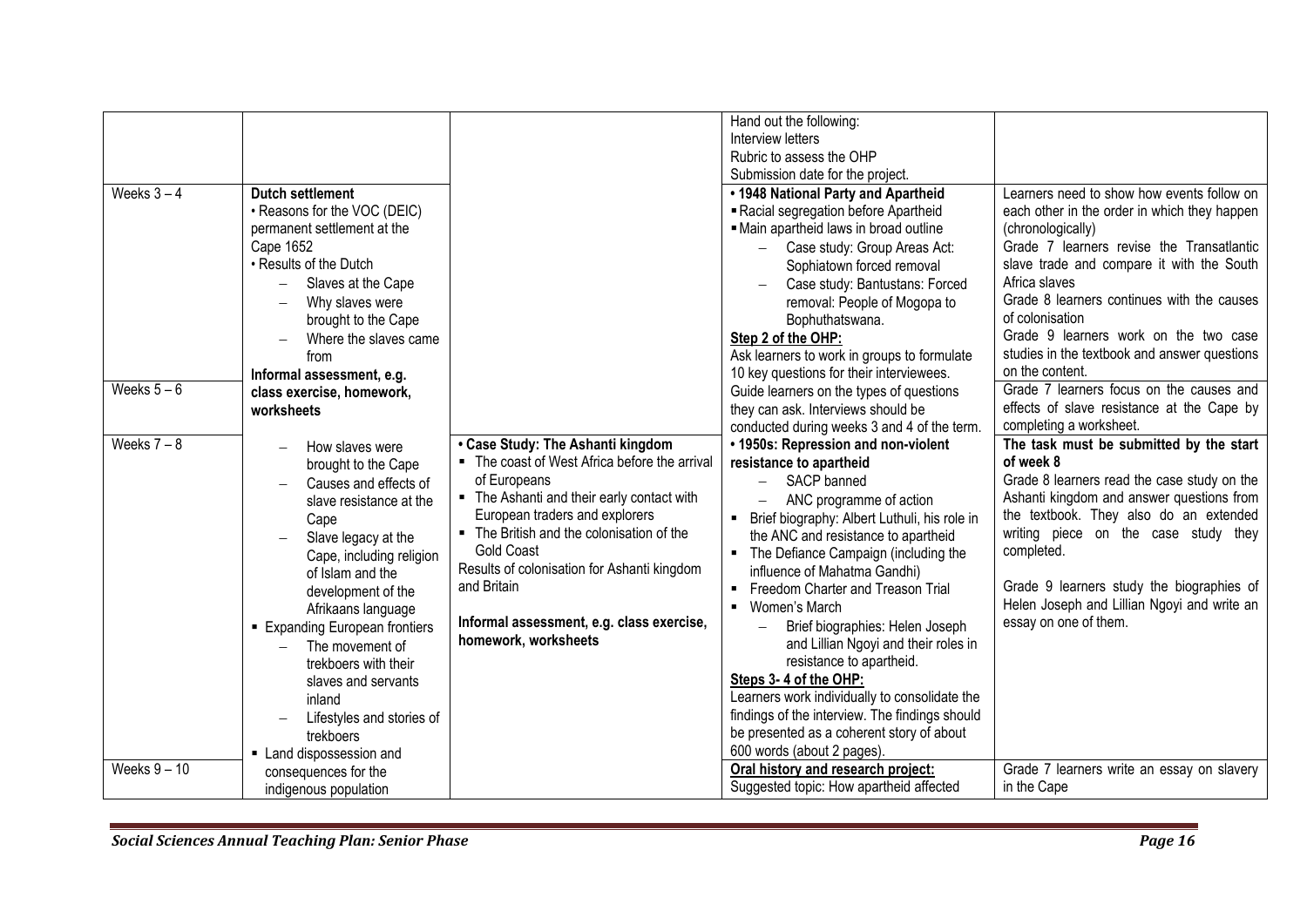| Genadendal: the first<br>$\overline{\phantom{0}}$<br>mission station in<br>Southern Africa 1738<br>The work of William<br>$\overline{\phantom{0}}$<br>Bleek and Lucy Lloyd | people's lives and how people responded:<br>Research any apartheid law, and interview a<br>person who was affected by that law and<br>determine how he or she responded.<br>Step 5 of the OHP:<br>The interview questions and answers, the<br>story and their reflections on the experience<br>of doing the project should be submitted for<br>evaluation. | Grade 8 learners continue with the case<br>study on the Ashanti kingdom.<br>Grade 9 learners finalize their project in class<br>with the help of the teacher.<br>NB: The teacher must also allow class<br>time for instructions and monitoring<br>progress of project |
|----------------------------------------------------------------------------------------------------------------------------------------------------------------------------|------------------------------------------------------------------------------------------------------------------------------------------------------------------------------------------------------------------------------------------------------------------------------------------------------------------------------------------------------------|-----------------------------------------------------------------------------------------------------------------------------------------------------------------------------------------------------------------------------------------------------------------------|
| <b>REVISION AND ASSESMENT</b><br>Grades 7 and 8: Test (source-based, paragraph and essay writing)<br><b>Grade 9: Oral History Research project</b><br>Marks: 50 per grade  |                                                                                                                                                                                                                                                                                                                                                            |                                                                                                                                                                                                                                                                       |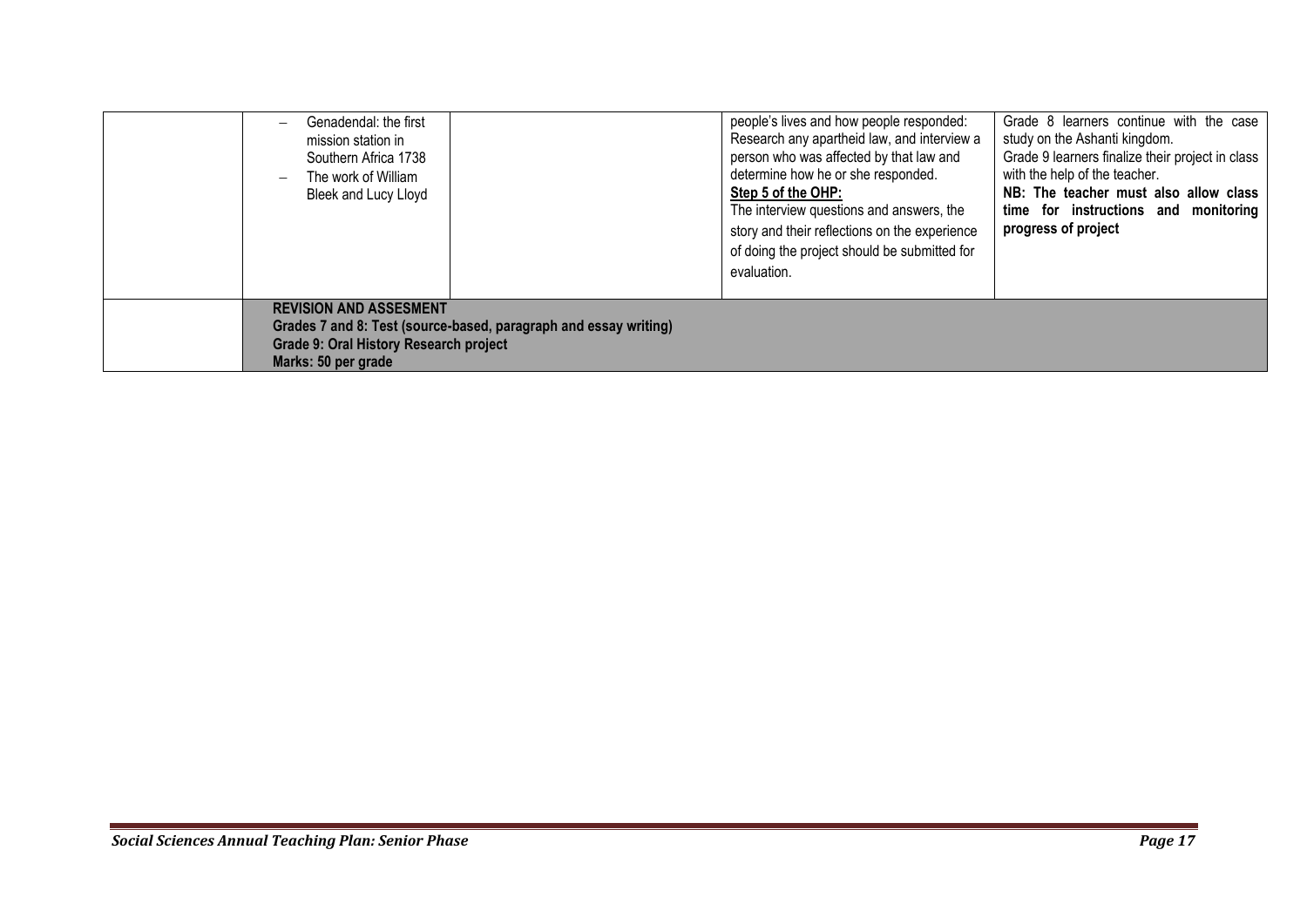| <b>HISTORY</b>             |                                                                                                                                                                                                                                                                                                                                                                                                                                                                                                                                                                                                                                                                                                  |                                                                                                                                                                                                                                                                                                                                                                      |                                                                                                                                                                                                                                                    |                                                                                                                                                                                                                                                                                                                                                                                                                |  |  |
|----------------------------|--------------------------------------------------------------------------------------------------------------------------------------------------------------------------------------------------------------------------------------------------------------------------------------------------------------------------------------------------------------------------------------------------------------------------------------------------------------------------------------------------------------------------------------------------------------------------------------------------------------------------------------------------------------------------------------------------|----------------------------------------------------------------------------------------------------------------------------------------------------------------------------------------------------------------------------------------------------------------------------------------------------------------------------------------------------------------------|----------------------------------------------------------------------------------------------------------------------------------------------------------------------------------------------------------------------------------------------------|----------------------------------------------------------------------------------------------------------------------------------------------------------------------------------------------------------------------------------------------------------------------------------------------------------------------------------------------------------------------------------------------------------------|--|--|
| <b>TERM4</b>               |                                                                                                                                                                                                                                                                                                                                                                                                                                                                                                                                                                                                                                                                                                  |                                                                                                                                                                                                                                                                                                                                                                      |                                                                                                                                                                                                                                                    |                                                                                                                                                                                                                                                                                                                                                                                                                |  |  |
| <b>Week</b>                | Grade 7                                                                                                                                                                                                                                                                                                                                                                                                                                                                                                                                                                                                                                                                                          | <b>Notes to the Teacher</b>                                                                                                                                                                                                                                                                                                                                          |                                                                                                                                                                                                                                                    |                                                                                                                                                                                                                                                                                                                                                                                                                |  |  |
| <b>Topic</b>               | • Cause and effects (The reasons for events and the results of these events.)<br>Change and continuity (Over a period of time it is possible to contrast what has changed and what has remained the same.)<br>Time and chronology (History is studied and written in sequence. It is important to be able to place events in the order in which they happened in time, and to<br>consider their context. Timelines are often used to develop this concept.)<br>Historical sources and evidence: History is not 'the past' itself. It is the interpretation and explanation of information from various sources. Evidence is created<br>when sources are used to answer questions about the past. |                                                                                                                                                                                                                                                                                                                                                                      |                                                                                                                                                                                                                                                    |                                                                                                                                                                                                                                                                                                                                                                                                                |  |  |
| Weeks $1 - 2$              | Co-operation and conflict on the<br>frontiers of the Cape Colony in<br>the early 19th century                                                                                                                                                                                                                                                                                                                                                                                                                                                                                                                                                                                                    | World War I (1914 - 1918)                                                                                                                                                                                                                                                                                                                                            | Turning points in South African history<br>1960, 1976 and 1994                                                                                                                                                                                     | Historical sources and evidence: History is<br>not 'the past' itself. It is the interpretation<br>and explanation of information from<br>various sources. Evidence is created<br>when sources are used to answer<br>questions about the past.                                                                                                                                                                  |  |  |
|                            | . Arrival of British and the<br>expanding frontiers of<br><b>European settlement</b><br>Informal assessment:<br>classwork/homework/<br>worksheets                                                                                                                                                                                                                                                                                                                                                                                                                                                                                                                                                | . Reasons why World War I broke out<br>Overview of long-term causes: Nationalism,<br>industrial economies, control of seas,<br>colonisation and empires<br>Immediate cause: Assassination of<br>Archduke of Austria at Sarajevo<br>• Countries in Europe which fought: Allied<br>Powers vs. Central Powers<br>Informal assessment: classwork/<br>homework/worksheets | • 1960: Sharpeville massacre and Langa<br>march<br>• Formation of PAC 1959<br>• Causes, leaders, events, short-term and<br>longer-term consequences<br>Informal assessment: classwork/<br>homework/worksheets                                      | Grade 7 learners read the piece on the<br>effect of the arrival of the British in the<br>Cape and discuss it in their groups.<br>Grade 8 learners' looks at the immediate<br>causes that led to World War 1 and<br>complete the activity in the textbook.<br>Grade 9 learners work on the causes of<br>the Sharpeville massacre and what the<br>PAC and ANC hope to achieve by holding<br>anti-pass campaigns. |  |  |
| Weeks $3-4$<br>Weeks $5-6$ | . The Eastern frontier of<br><b>European settlement</b><br>• Frontier wars on the eastern<br>frontier of European settlement<br>Case study: Chief<br>Maqoma (1798 - 1873)<br>and Xhosa resistance<br>to British rule<br>• Soldiers and officials<br>Case study: Andries<br>$-$                                                                                                                                                                                                                                                                                                                                                                                                                   | . Aspects of experiences in World War I<br>• Conscription and propaganda in Britain<br>• Conscientious objectors<br>Trench warfare on the Western Front<br>$\blacksquare$<br>• Music and poetry<br>• World War I and South Africa<br>- Battle of Delville Wood 1916<br>- Sinking of the Mendi 1917<br>Informal assessment: classwork/                                | • 1976: Soweto uprising<br>• Causes, leaders, events of 16 June,<br>spiralling events that followed throughout<br>the country, longer-term consequences<br>for resistance and repression<br>Informal assessment: classwork/<br>homework/worksheets | Grade 7: Learners are giving case studies<br>on Chief Magoma; Andries Stockenstrom<br>and the lives of inboekselings. Learners<br>are answer questions on the different case<br>studies. Leaner does also write an essay<br>on one of these content areas. (The<br>concepts that were done through the<br>terms must be taken into consideration                                                               |  |  |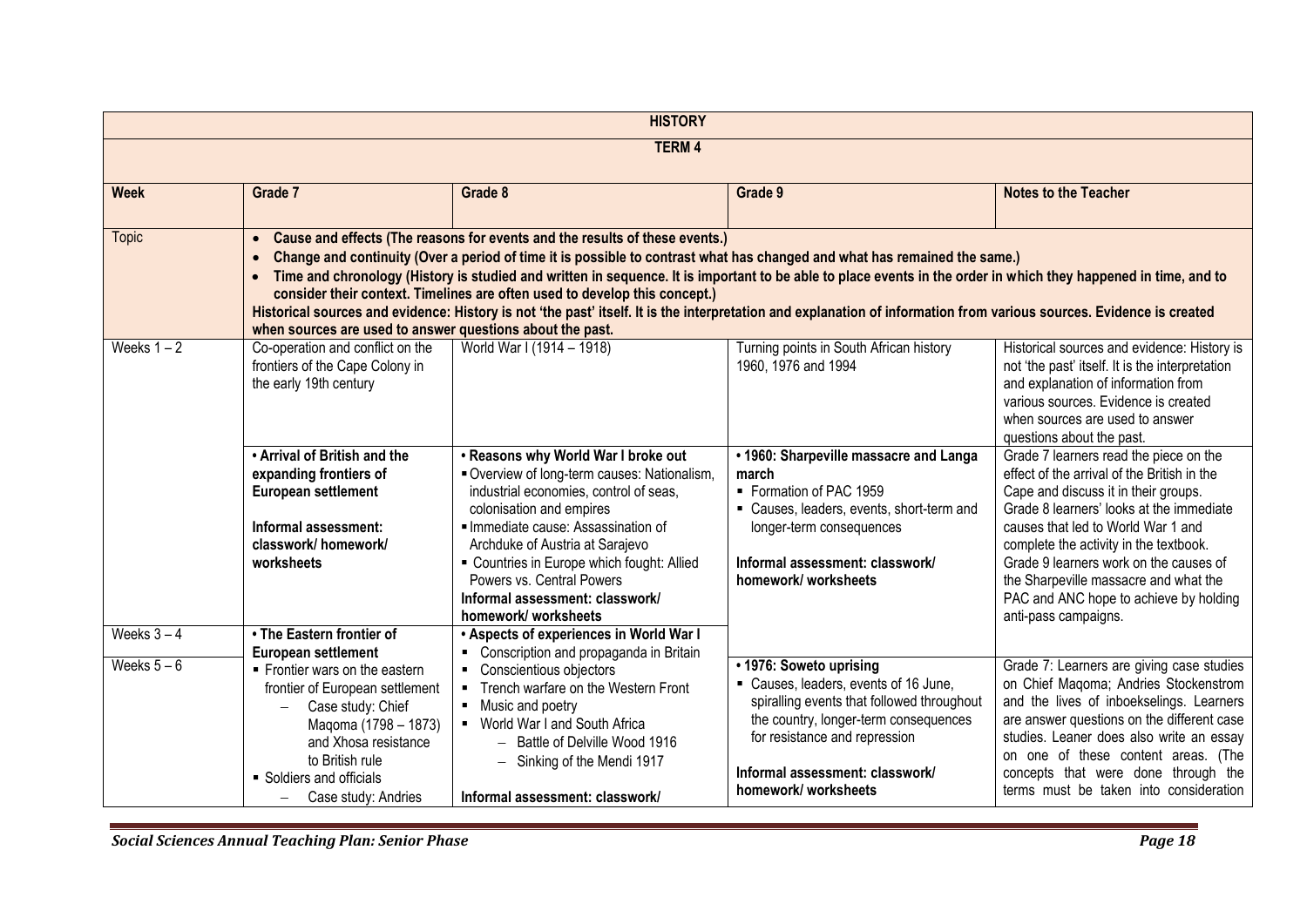|                | Stockenström (1792 -<br>1864) and his<br>involvement on the<br>Eastern frontier of<br>European settlement<br><b>British immigration</b><br>Abolition of slavery 1836<br><b>Boers migrate and move into</b><br>the interior: Great Trek<br>Case study: The lives of<br>inboekselings<br>Informal assessment:<br>classwork/ homework/<br>worksheets                                                                                                    | homework/worksheets                                                                                                                                                                     |                                                                                                                                                                                                                    | when writing the essay).<br>Grade 8: Teacher discusses the different<br>aspects of World War 1 with the learners<br>before they analyses the different sources<br>on propaganda and complete the activities<br>in the textbook.<br>Grade 9: The learners work with the<br>sources on the Soweto uprising in which<br>they need to identify cause and effect<br>where after they write an essay on the<br>content. (The concepts that were done<br>through the terms must be taken into<br>consideration when writing the essay).                                            |
|----------------|------------------------------------------------------------------------------------------------------------------------------------------------------------------------------------------------------------------------------------------------------------------------------------------------------------------------------------------------------------------------------------------------------------------------------------------------------|-----------------------------------------------------------------------------------------------------------------------------------------------------------------------------------------|--------------------------------------------------------------------------------------------------------------------------------------------------------------------------------------------------------------------|-----------------------------------------------------------------------------------------------------------------------------------------------------------------------------------------------------------------------------------------------------------------------------------------------------------------------------------------------------------------------------------------------------------------------------------------------------------------------------------------------------------------------------------------------------------------------------|
| Weeks $7 - 8$  | • The northern frontier of<br><b>European settlement</b><br>■ Expanding trade relationships<br>on the northern frontier of<br>European settlement<br>Kora and Griqua (groupings of<br>people of mixed descent and<br>runaway slaves who had<br>escaped from the Colony):<br>traded manufactured goods,<br>tobacco and pack oxen from<br>the Cape<br>• The southern borders of the<br>Tswana world*: traded ivory,<br>hides, skins and furs, iron and | . Women in Britain during World War I<br>Changing roles of women in the<br>workplace in Britain in World War I<br>Emily Pankhurst and the campaign for the<br>vote for women in Britain |                                                                                                                                                                                                                    | Provide all learners with sight words on<br>the content they will be dealing during<br>these weeks e.g. regime; manufactured;<br>campaign;<br>missionaries;<br>workplace;<br>repression; resistance.<br>Grade 7: The teacher teaches content to<br>the learners after which they will do the<br>activities in the textbook as well as writing<br>a paragraph.<br>Grade 8: Learners discuss the role of the<br>women in their household before they are<br>guided through sources about the role<br>women in WW1<br>Grade 9: Learners continues with the<br>Soweto uprising. |
| Weeks $9 - 10$ | copper with Kora and Griqua<br>• Missionaries and traders<br>Case study: Robert Moffat (1795<br>- 1883) at Kuruman                                                                                                                                                                                                                                                                                                                                   | • The defeat of Germany and the Treaty of<br>Versailles (to be picked up again in Grade 9)                                                                                              | . 1990: Release of Nelson Mandela and<br>the unbanning of liberation movements<br>Events leading to 1994 election (in broad<br>outline)<br>Internal resistance and repression<br>1980s<br>External pressure on the | Grade 7: Learners are giving a case study<br>on Robert Moffat and answer the<br>questions on the case study. They then<br>write an essay on the content of the case<br>study. (The concepts that were done<br>through the terms must be taken into<br>consideration when writing the essay).<br>Grade 8: Learners read a source on                                                                                                                                                                                                                                          |